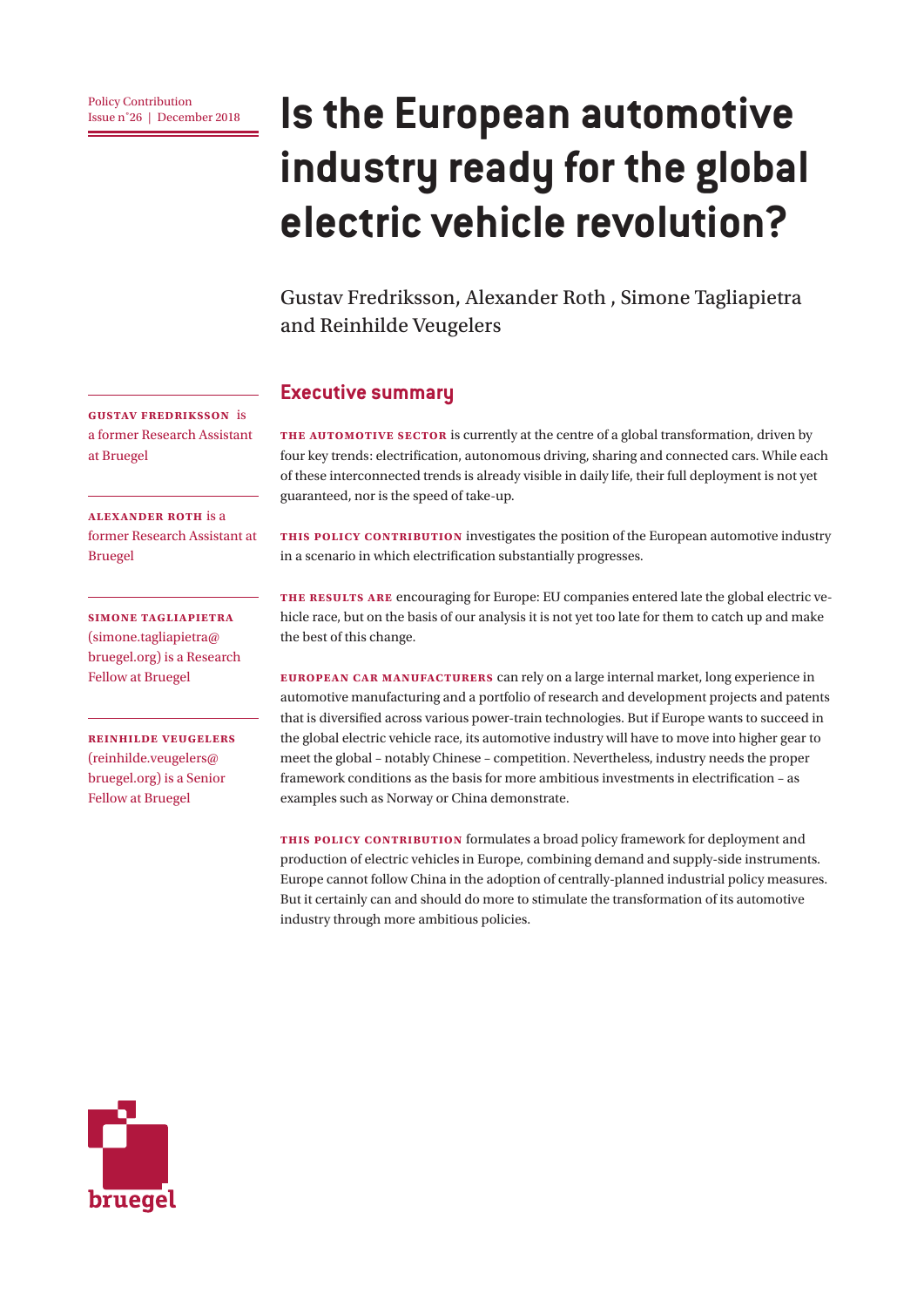### **1 Introduction**

The automotive sector is important for the European Union economy. Accounting for 4 percent of EU GDP, it employs 8 million people and ranks among the main EU sectors in terms of exports and research and development (R&D). And because of its long supply chain, the sector has a significant multiplier effect on the EU economy.

Four disruptive trends are generally considered to be reshaping global mobility and consequently the global automotive industry: electrification, autonomous driving, sharing and connected cars. While each of these interconnected trends is already starting to be visible in daily life, their full deployment is not yet guaranteed, nor is the speed of their take-up.

We focus on one of these trends: electrification.

Electric vehicles (EVs) are increasingly considered a key solution to decarbonise the transport sector, which is becoming the main obstacle to the achievement of the EU's vision for a climate neutral Europe by 2050 (European Commission, 2018). Road transport is responsible for about three quarters of the EU transport sector's emissions. To meet the current EU decarbonisation targets, transport would actually have to be completely decarbonised shortly after 2050. This creates a big window for EVs.

In addition, decarbonising road transport would also be decisive for improving air quality in cities, which remains a fundamental challenge for public health in Europe. Air pollution is responsible for more than 400,000 premature deaths each year in Europe (EEA, 2016). Pollution from road transport is a key contributor to this problem.

EVs are increasingly being spotted on EU roads. But the real EV success story is undoubtedly China, which has rapidly established itself as the global leader in EV manufacturing and where the internal EV market is growing exponentially. Meanwhile, Europe has lagged behind in terms of both manufacturing and deployment.

We assess the position and prospects of the European automotive industry in the global EV race in a context in which the scope and speed of the 'EV revolution' remains uncertain. To do so, we look at automotive R&D investment and the latest available versions of patents databases.

This analysis reveals an encouraging picture, in which Europe, although not a frontrunner, has not yet lost its leading position in automotive innovation. With the right continuous R&D focus in the EU automotive supply chain sector and with the right policy framework on the government side, the European automotive sector could not only meet the challenge of the global EV revolution, but even drive it forward.

# **2 The importance of the automotive sector for value added**

#### **Value added**

Value added is created both in the direct and indirect automotive sectors. The 'direct' sector includes the manufacture of (1) motor vehicles, (2) parts and accessories to motor vehicles, and (3) bodies for motor vehicles, trailers and semi-trailers. The indirect sector consists of the sale of motor vehicles, maintenance and repair of motor vehicles, sale of motor vehicle parts and accessories, retail sale of automotive fuel in specialised stores, and renting and leasing of motor vehicles.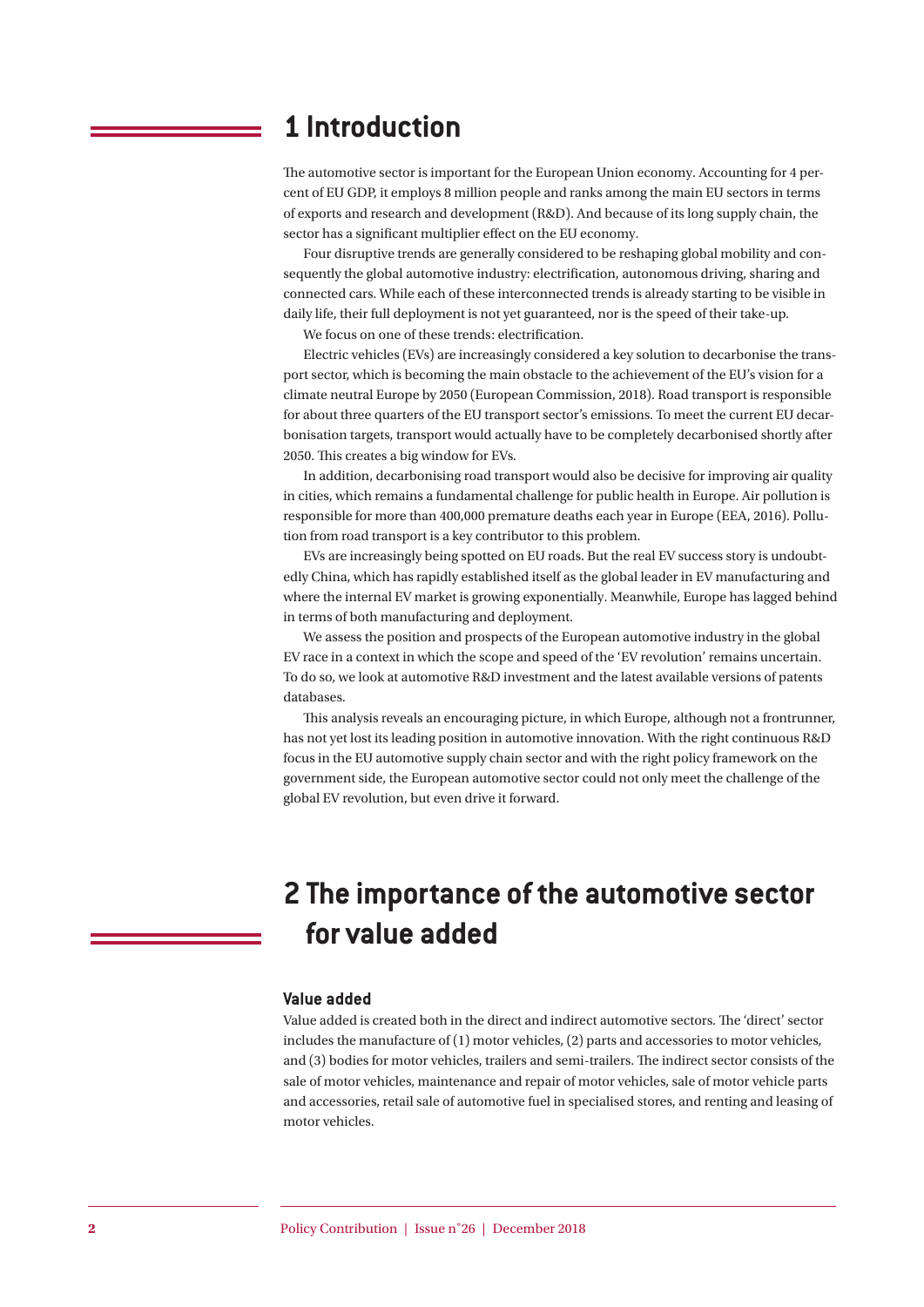In the EU, the value added of all automotive sectors is considerable. In 2015, it represented almost 6 percent of overall value added, making it larger than other major sectors such as pharmaceuticals and machinery equipment manufacturing. In some EU countries (Slovakia, Hungary, the Czech Republic and Germany: henceforth the BIG4), the automotive sector accounts for more than 8 percent of their total value added (Figure 1).

The indirect sector accounts for half of overall automotive value added in the EU (Figure 1). The share of the indirect sector is uniform in all EU countries and is generally the largest component of overall automotive value added. When looking at the direct sectors, the manufacture of vehicles generates around 2 percent of total value added in the EU. It is especially important in the BIG4. The manufacture of vehicle parts also accounts for a large amount of value added in the BIG4 and in Romania, Slovenia and Portugal.



**Figure 1: Share of the automotive sector in total value added (2015) Share of the automotive sector in total value added (2015)**

Source: Bruegel based on Eurostat. Note: The indirect automotive sector consists of 'Sale of motor vehicles' + 'Maintenance and repair of motor vehicles' + 'Sale of motor vehicle parts and accessories' + 'Retail sale of automotive fuel in specialised stores' + 'Renting and leasing of motor vehicles'. 'Motor vehicles' include passenger cars, commercial vehicles (vans, lorries and over-the-road tractors for semi-trailers), coaches, buses, trolley-buses, snowmobiles, golf carts, amphibious vehicles, fire engines, street sweepers, travelling libraries, armoured cars, concrete-mixer lorries, ATVs, go-carts and race cars. Also included are motor vehicle engines (other than electric motors) and chassis. 'Value added at factor costs' is the gross income from operating activities after adjusting for operating subsidies and indirect taxes. Value adjustments (such as depreciation) are not subtracted

#### **Employment**

In terms of employment, the automotive sector accounted for almost 3 percent of the EU's labour force in 2015 (Figure 2). In the EU and in most EU countries, the indirect sectors account for the greatest share of automotive employment, as they include the more labour-intensive services such as sales and maintenance. Employment in the capital-intensive direct sectors in the EU is concentrated in a few countries. The BIG4 accounts for most of the EU's direct automotive employment.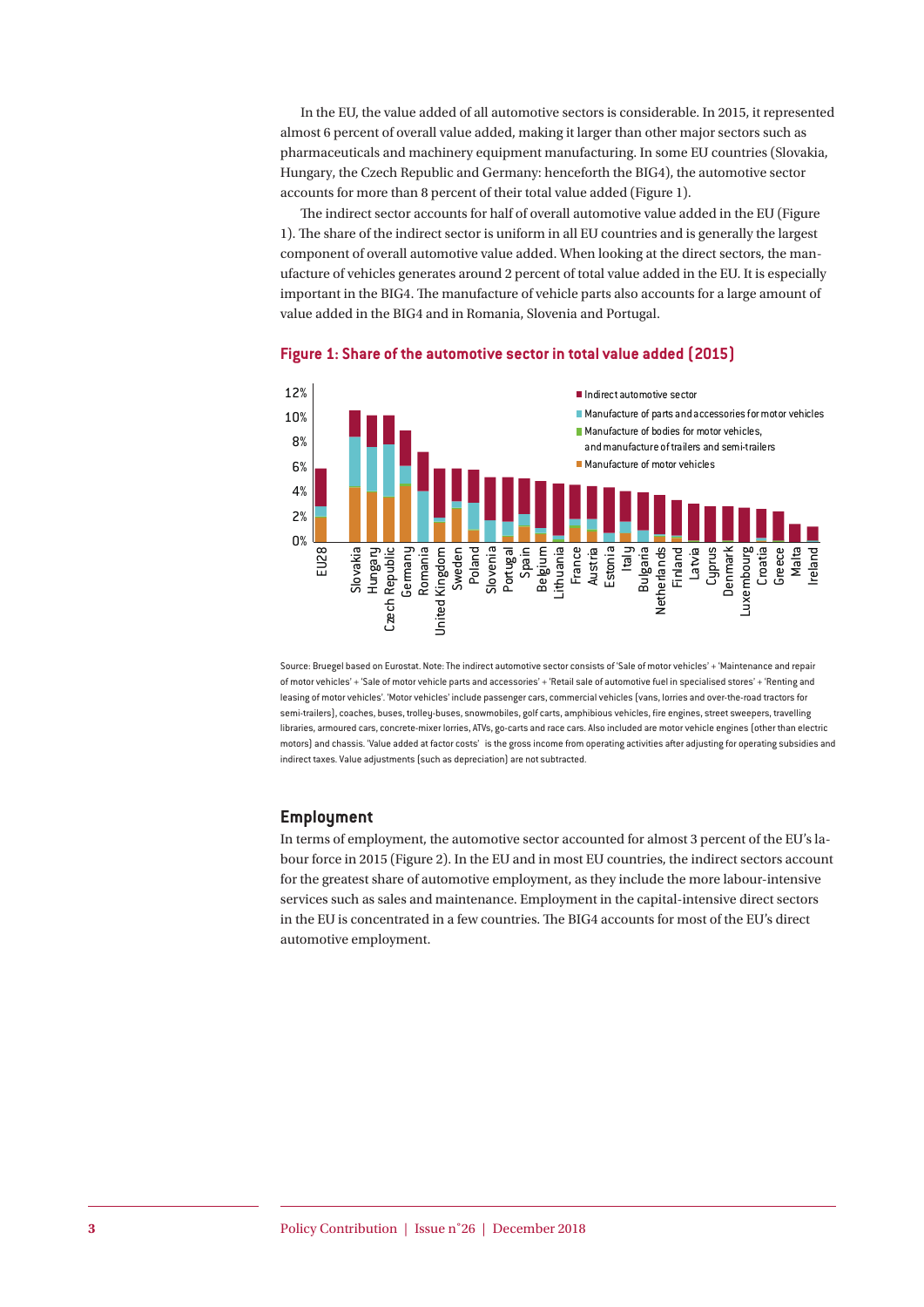



Source: Bruegel based on Eurostat. Note: 'Direct employment' corresponds to the number of people employed in the 'Manufacture of motor vehicles' + 'Manufacture of bodies for motor vehicles and manufacture of trailers and semi-trailers' + 'Manufacture of parts and accessories for motor vehicles'. 'Indirect employment' corresponds to the number of people employed in the 'sale of motor vehicles' + 'maintenance and repair of motor vehicles' + 'sale of motor vehicle parts and accessories' + 'retail sale of automotive fuel in specialised stores' + 'renting and leasing of motor vehicles'. Total employment corresponds to individuals aged 15 to 64 years.

#### **Research and development**

The automotive sector is very important for corporate R&D in Europe. European automotive companies listed in the *EU Industrial R&D Investment Scoreboard*<sup>1</sup> spent more than €45 billion per year on R&D between 2013 and 2016, amounting to more than 25 percent of all R&D spending by European scoreboard firms (Figure 3). German firms spend the most in the world on automotive R&D. German automotive firms spend around €35 billion per year on R&D, or 78 percent of all EU automotive scoreboard R&D. This represents more than half of German scoreboard firm spending on R&D.



#### **Figure 3: Automotive and parts R&D expenditure (average 2013-2016) of scoreboard firms**

Source: Bruegel based on *EU Industrial R&D Investment Scoreboard* 2013-2016 and *EU Industrial R&D Investment Scoreboard* 2014. Note: The R&D data are firm-level, obtained from *EU Industrial R&D Investment Scoreboard* WORLD - 2500 companies.

1 The *EU Industrial R&D Investment Scoreboard*, created by the European Commission's Joint Research Centre, includes R&D spending data from the top 2500 R&D-spending firms. By relying on the R&D Scoreboard for R&D figures, we exclude the R&D spending of many small firms.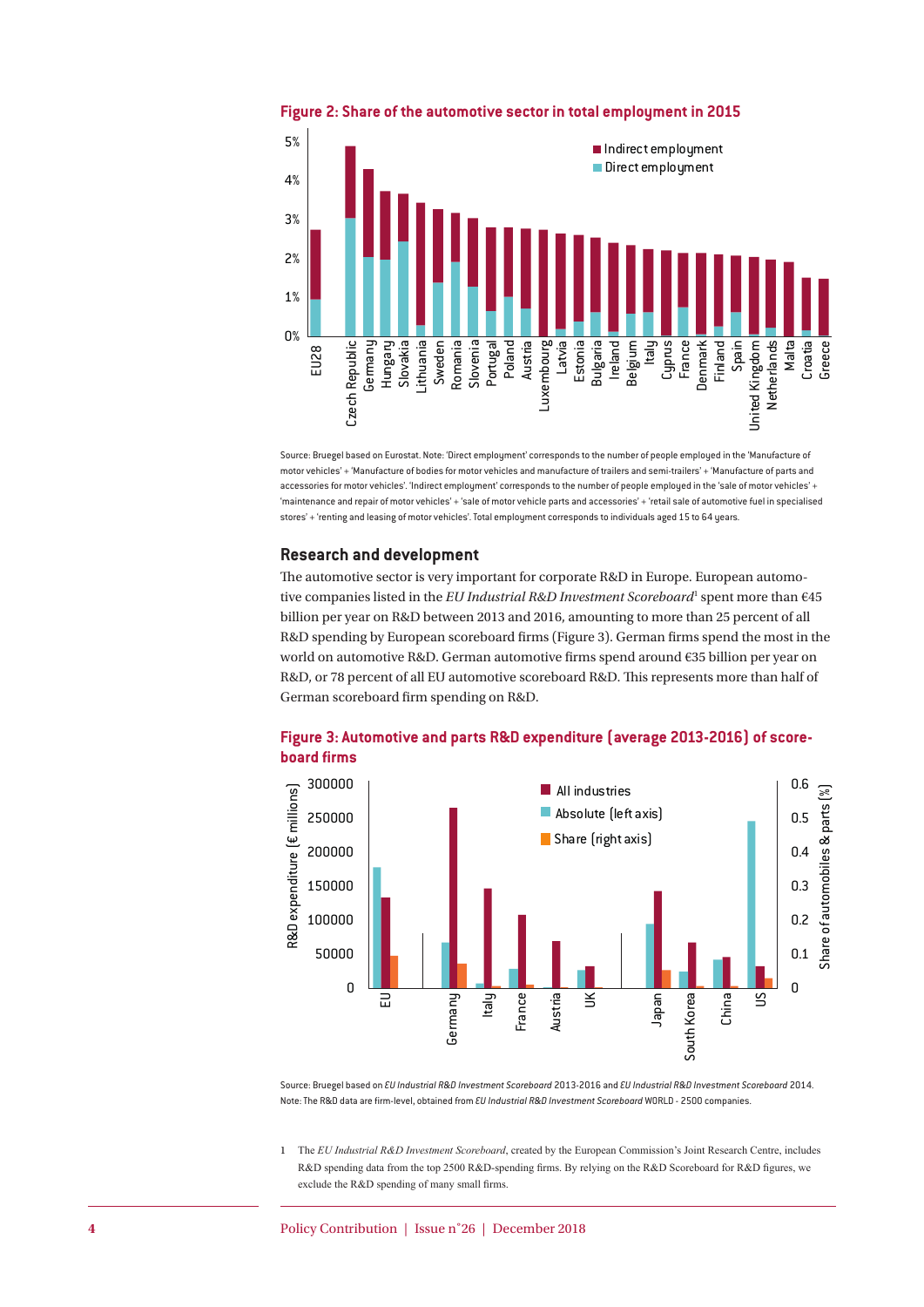Internationally, only Japanese companies spend similar amounts on automotive R&D: Japanese scoreboard firms from the automotive sector spend more than €25 billion on R&D, or almost 30 percent of all R&D spending by all Japanese scoreboard firms. In the US, these figures amount only to €15 billion and 5 percent. South Korea and China account for even smaller absolute amounts and shares.

European automotive firms have traditionally held a dominant position in R&D, with the top 10 percent of European automotive R&D spenders proportionally outspending the biggest automotive spenders from other parts of the world (Figure 4). This strong position has even expanded over time.



#### **Figure 4: Europe's position in global corporate automobile R&D**

Source: Bruegel based on *EU Industrial R&D Investment Scoreboard* 2015.

Volkswagen has traditionally been the corporate R&D leader in the sector, by a substantial margin: in 2015 it represented about 13 percent of corporate automotive R&D, which is almost double the share for Toyota, the second largest spender.

#### **Table 1: Ranking of top automotive R&D spending companies**

| Rank<br>2015   |                                     |            | Share of<br>sector<br>R&D | Share of<br>sector<br>sales | Sector R&D,<br>cumulative<br>share |
|----------------|-------------------------------------|------------|---------------------------|-----------------------------|------------------------------------|
| 1              | Volkswagen                          | Germany    | 12.62%                    | 8.49%                       | 13%                                |
| $\overline{c}$ | <b>Toyota Motor</b>                 | Japan      | 7.46%                     | 8.62%                       | 20%                                |
| 3              | <b>General Motors</b>               | <b>USA</b> | 6.39%                     | 5.57%                       | 26%                                |
| $\overline{4}$ | Daimler                             | Germany    | 6.05%                     | 5.95%                       | 33%                                |
| 5              | <b>Ford Motor</b>                   | <b>USA</b> | 5.71%                     | 5.47%                       | 38%                                |
| 6              | Honda Motor                         | Japan      | 5.09%                     | 4.43%                       | 43%                                |
| 7              | Robert Bosch                        | Germany    | 4.82%                     | 2.81%                       | 48%                                |
| 8              | <b>BMW</b>                          | Germany    | 4.79%                     | 3.67%                       | 53%                                |
| 9              | <b>Fiat Chrysler</b><br>Automobiles | Italy      | 3.81%                     | 4.40%                       | 57%                                |
| 10             | Nissan Motor                        | Japan      | 3.76%                     | 3.70%                       | 61%                                |
|                |                                     |            |                           |                             |                                    |
| 32             | Tesla                               | <b>USA</b> | 0.59%                     | 0.15%                       |                                    |
| 38             | <b>Great Wall Motors</b>            | China      | 0.36%                     | 0.41%                       |                                    |
| 46             | Guangzhou<br><b>Motors</b>          | China      | 0.25%                     | 0.17%                       |                                    |

Source: Bruegel based on *EU Industrial R&D Investment Scoreboard* 2015.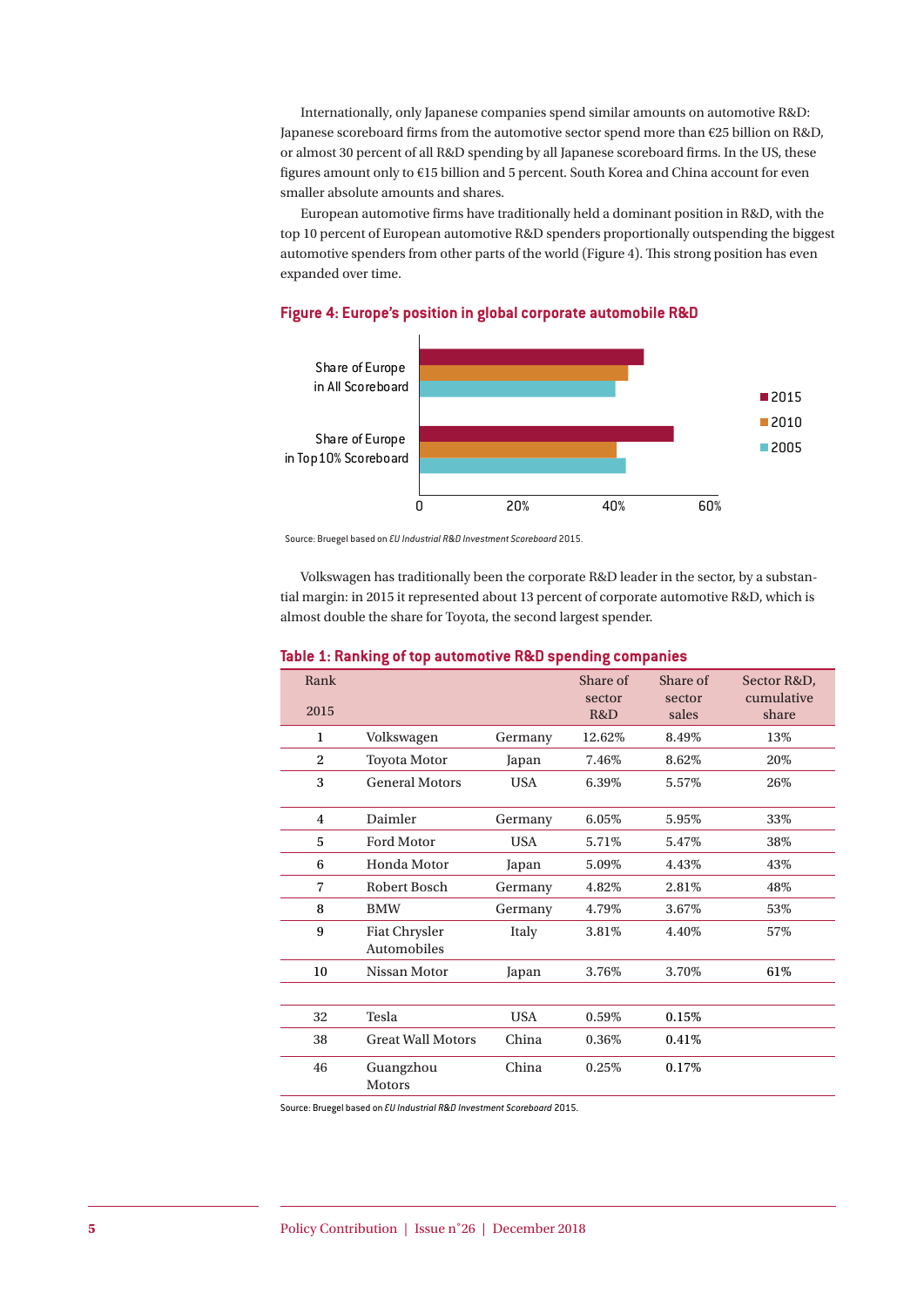In general, the sector is quite stable at the top. The ranking of top automotive R&D spending companies has remained largely unchanged in recent years; however some young firms in the sector have expanded quickly their R&D spending. The most important of these young companies come from outside the EU: US-based Tesla and several Chinese firms, which with considerable increases in their R&D spending, have climbed several dozen places in the scoreboard ranking (Table 1).

#### **External competitiveness**

Vehicles account for 9 percent of EU exports (Figure 5). Vehicles account for more than 10 percent of exports from the BIG4, but also from Slovenia, Spain, the United Kingdom and Sweden. About two-thirds of EU vehicle exports are traded between EU countries (intra-EU). The EU is the major destination and source for the automobiles of most member states. Extra-EU vehicle exports are as large as intra-EU exports only for Germany, Sweden and Italy. The UK is the outlier country, exporting most of its vehicles to non–EU countries.

If exports of vehicle bodies and vehicle parts are also taken into account, total automotive exports account for almost 15 percent of intra-EU exports, of which one-third comprises vehicle parts. Trade in vehicle parts reflects the integration of European value chains. For smaller countries, a substantial part of intra-EU automotive trade is in parts (ie suppliers in European value chains). This is the case for the Czech Republic, Romania, Poland, Hungary, Slovakia and Portugal.





Source: Bruegel based on Eurostat. Note: 'Motor vehicles' are defined as product code 291 on Eurostat.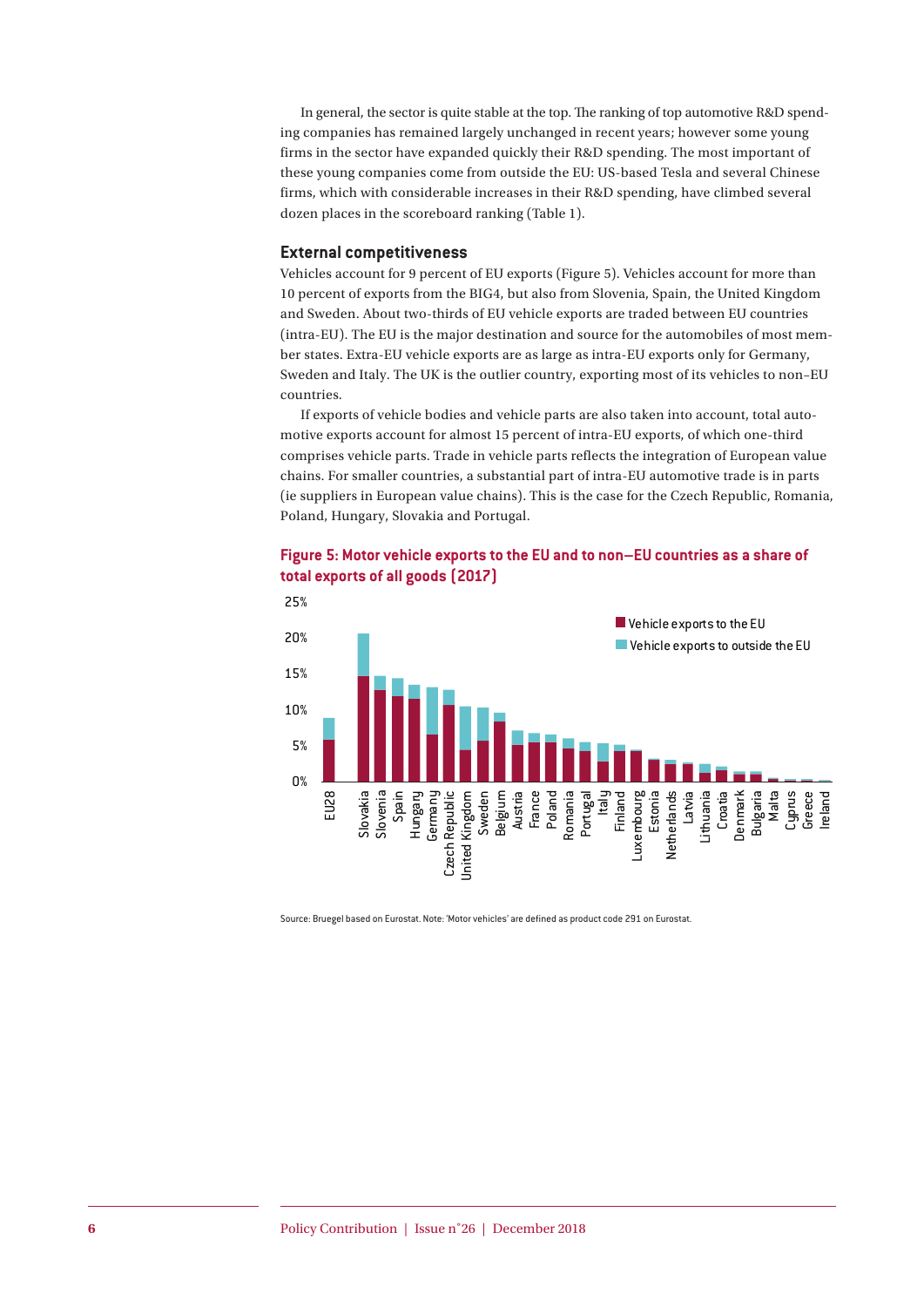### **Figure 6: Motor vehicle, body and parts exports to EU countries as a share of total exports of all goods to EU countries (2017)**



Source: Bruegel based on Eurostat. Note: 'Motor vehicles', 'Bodies' and 'Parts' are defined as product codes 291, 292, and 293 respectively on Eurostat.

#### **The power of the EU as a market**

The strong position of the EU in the global automotive sector also comes from its market power. The EU and European Free Trade Area countries (Iceland, Liechtenstein, Norway, and Switzerland) combined have the world's largest stock of passenger cars, having grown from 235 million to 263 million cars between 2005 and 2015 (Figure 7). By contrast, the US car stock is decreasing. The number of cars in use in Japan has remained stable in the past decade but is relatively small (61 million in 2015). But the biggest growth comes from China, which is now already similarly sized to the US market. Growth in the Indian market has so far been below expectations.



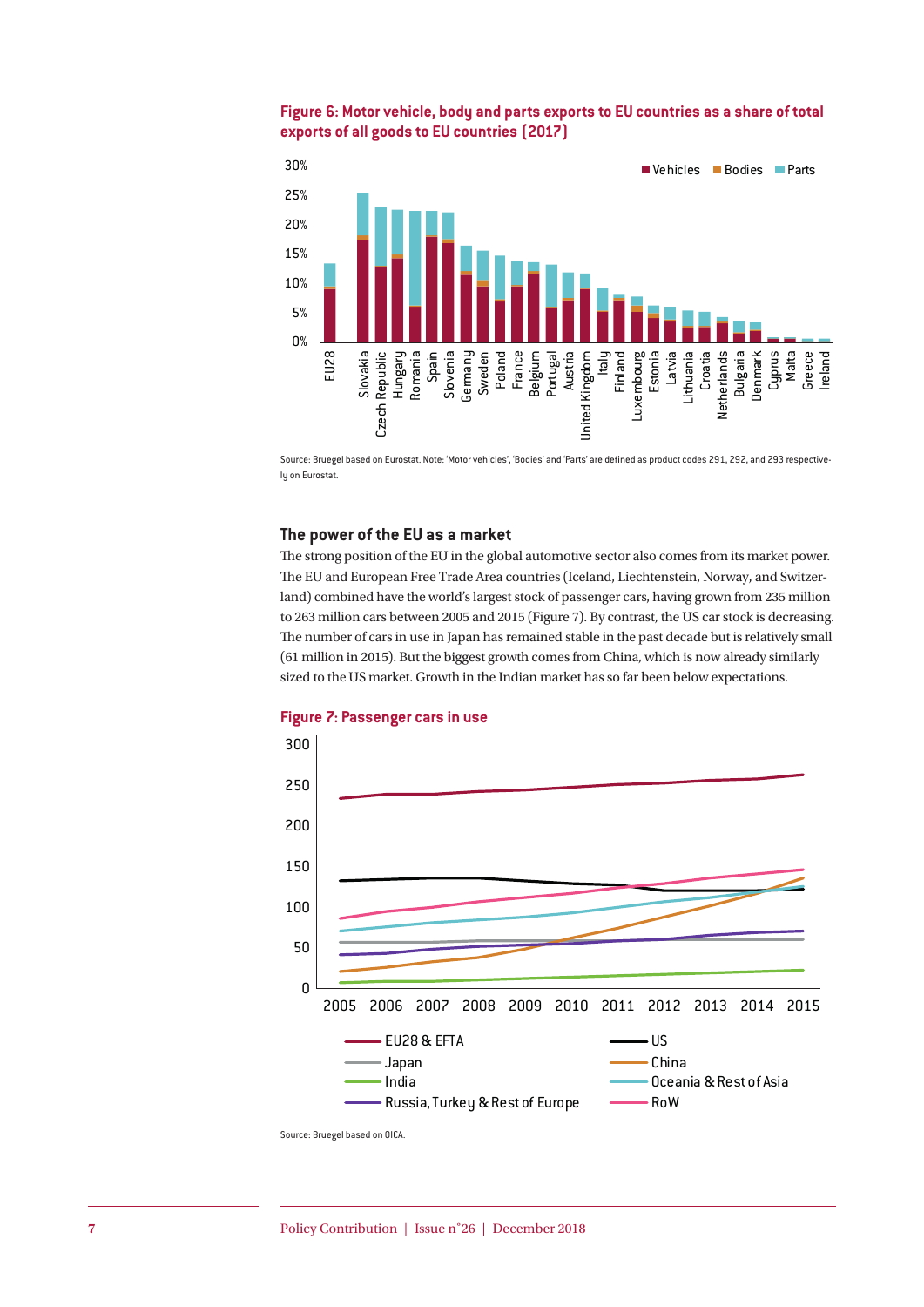On the supply side, the EU was traditionally the largest car producer in the world but has been overtaken by the spectacular growth of car manufacturing in China. Between 2006 and 2016, Chinese production shot up from five million to almost 25 million cars per year. China's rise has not crowded out EU production volumes though, which were similar in 2016 (16.9 million) and 2006 (16.5 million). This can largely be attributed to stable production levels in Germany.

Germany remains the world's largest exporter, accounting for 20 percent of global car exports<sup>2</sup>. Figure 8 shows that German exports have risen to all destination markets, including intra-EU, but especially to China. French exports have declined and France has missed out on the Chinese market growth. The growth in UK exports is mostly to non-EU countries (not including China).



**Figure 8: Value of passenger car exports in 2006 and 2016 (\$ billions)**

Source: Bruegel based on ComTrade. Note: 'Passenger cars' = Motor vehicles for transport of persons (except buses) (HS code: 8703).

# **3 The trend towards electric vehicles**

The electrification of vehicles has become a key trend in the automotive sector, driven by clean energy and climate change concerns and policy interventions – such as support for zero-emission vehicles and carbon taxes - intended to reduce greenhouse gas emissions<sup>3</sup>. Figure 9 shows how patenting of power-train technologies, which was dominated by internal combustion engine (ICE) technology, has started to shift towards cleaner power-train technologies, of which EV technology has become the most important.

<sup>2</sup> Calculated manually using data from UN Comtrade.

<sup>3</sup> In fact, the recent electrification trend can be seen as a rebirth. In the early days of vehicle manufacturing, electric motors and the internal combustion engine were both in the running to become the dominant power train, but low petroleum prices and the problem of the short range of electric vehicles because of battery technology bottlenecks, the internal combustion engine became dominant.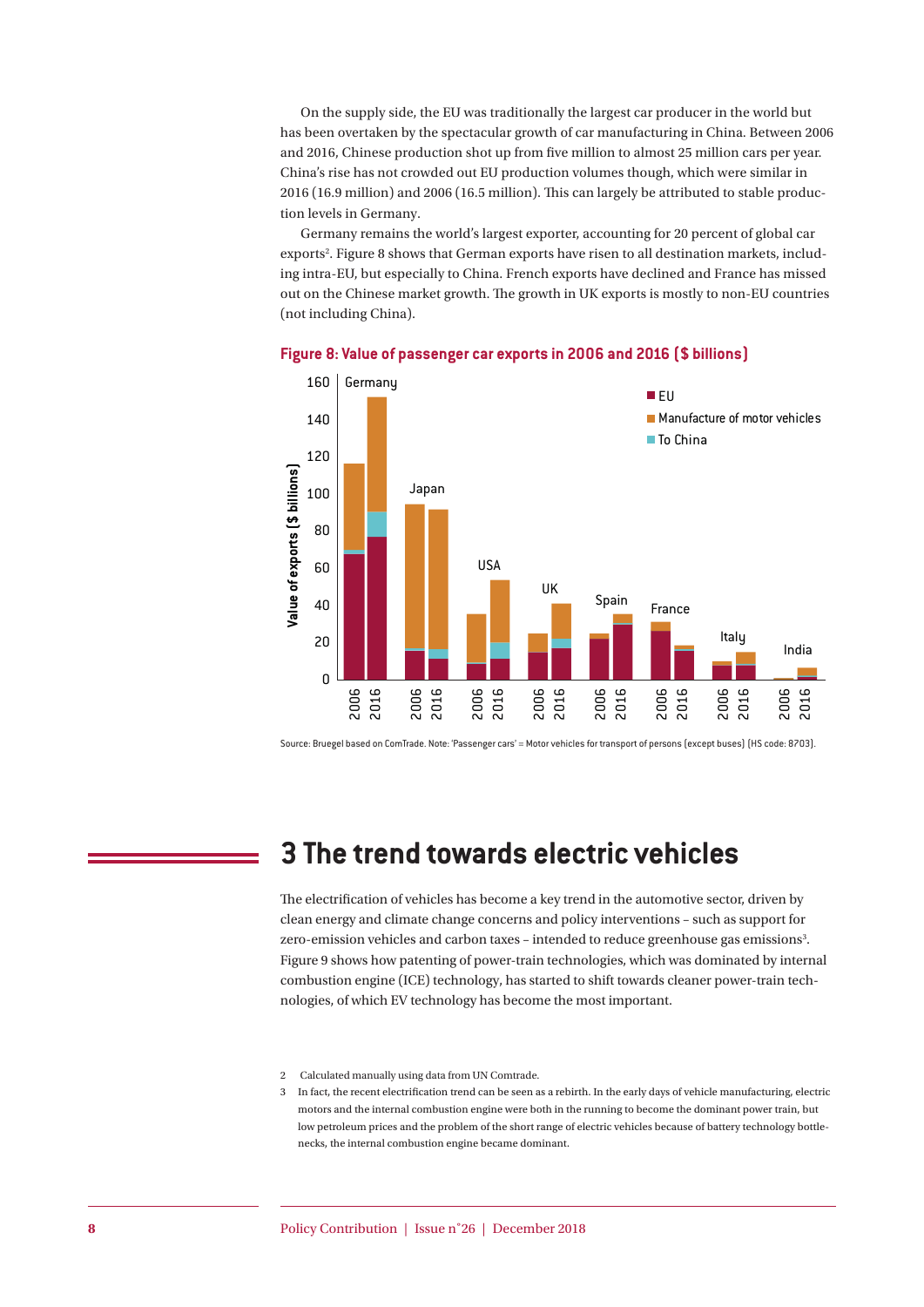



Source: EPO Patstat, April 2018 edition. Note: We count all patents filed under the Patent Cooperation Treaty (PCT) in all possible patent offices worldwide. By doing so, we only capture 'high-quality' patents and avoid double counting. Using only PCT patents, we might miss local patenting trends but ensure comparability between the different jurisdictions. Patents are classified according to four different power-train technologies. We rely on the classification in Aghion *et al* (2016) that divides power trains into electric motor technologies, hybrid motor technologies, hydrogen motor technologies and internal combustion engine (ICE) technologies. Classification is done via the International Patent Classification (IPC) code system. The patent codes used for the classification can be found in Annex 1.

As EV technology has developed, technological improvements have reduced EV production costs, in particular by reducing battery costs, further nurturing the development of the EV market. Lithium-ion (Li-ion) is the technology of choice for EV batteries, and is expected to retain this dominant position during the next decade (IEA, 2018). Prices for Li-ion batteries have significantly decreased since their introduction in the 1990s, whether for electronics, for residential and utility storage, or for EV-related purposes. Alongside the falling cost of Li-ion technology, the scaling up of battery manufacturing capacities in recent years has been a key driver of cost reductions for batteries.

EVs are expected to proliferate in the future. To meet commitments under the Paris Agreement, more governments will increase their support for zero-emission vehicles, ban dirty vehicles and support the deployment of EVs and their charging infrastructure. At the same time, EV technology and manufacturing costs are likely to continue to fall as production expands. The IEA predicts that the main driver of battery cost reduction will be the scaling up of manufacturing capacities (IEA, 2018). Further cost reductions and technology improvements will further boost the development of EV markets.

Figure 10 depicts various deployment forecasts. All agree on high future growth rates, but the most recent forecasts are significantly higher. For instance, BNEF (2017) anticipates more than 500 million EVs globally by 2040 – a significant upward adjustment compared to BNEF's prior forecast in 2016.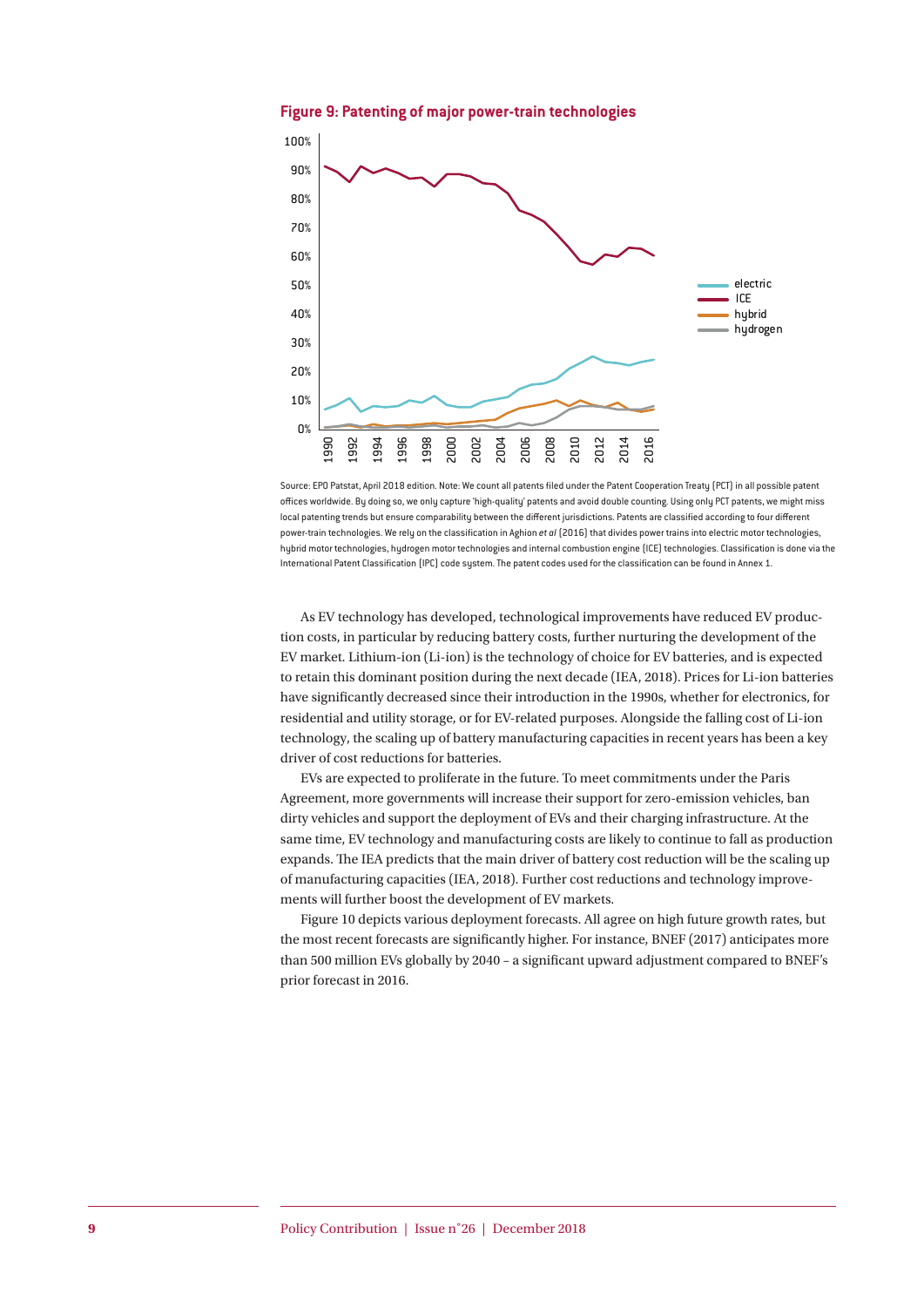

**Figure 10: Global EV deployment forecasts**

Source: Bloomberg New Energy Finance.

#### **The impact of EVs on automotive supply chains**

EV market growth will have major consequences for traditional automotive supply chains, which are based on internal combustion. At the manufacturing stage, EVs represent a paradigm shift compared to ICE vehicles. The mechanical complexity of EVs is less, reducing manufacturing costs the number of workers required in the EV manufacturing process. This could mean a significant impact on jobs, requiring a shifting of skills from ICE to EV production and also reducing the number of manufacturing jobs.

In addition, EVs requires less maintenance than ICE vehicles as fewer parts need to be replaced over vehicles' lifetimes (UBS, 2017). This could have significant consequences for after-sales service providers that generate large shares of their revenues from service and maintenance (UBS, 2017; McKinsey, 2014).

The EV supply chain is also different from that for ICE vehicles. By comparing the content of a Chevrolet Bolt (EV) and a Volkswagen Golf (ICE), UBS (2017) found that almost 60 percent of the content of the Chevrolet Bolt originated from outside the traditional supply chain, the biggest difference being the battery packs in EVs (Figure 11). A value shift in the automotive supply chain implies challenges for EU carmakers and traditional suppliers. For one, it could jeopardise huge sunk ICE-related investments (eg in advanced diesel efficiency technology). There is also a risk that traditional suppliers and carmakers only capture a small share of the value of EVs. This could be especially likely if they lack unique competence in battery production and electric motor manufacturing.

However, EVs also provide new opportunities within the automotive sector. The transformation of the supply chain implies that new suppliers will emerge and capture value, especially in terms of critical battery technology. Furthermore, as EV production costs continue to fall, lower consumer prices will result in higher sales volumes. This can translate into greater economies of scale for manufacturers, further increasing the returns on EV-related investments (UBS, 2017). In addition, rapidly falling battery costs can improve margins for manufacturers of electric motors (McKinsey, 2016).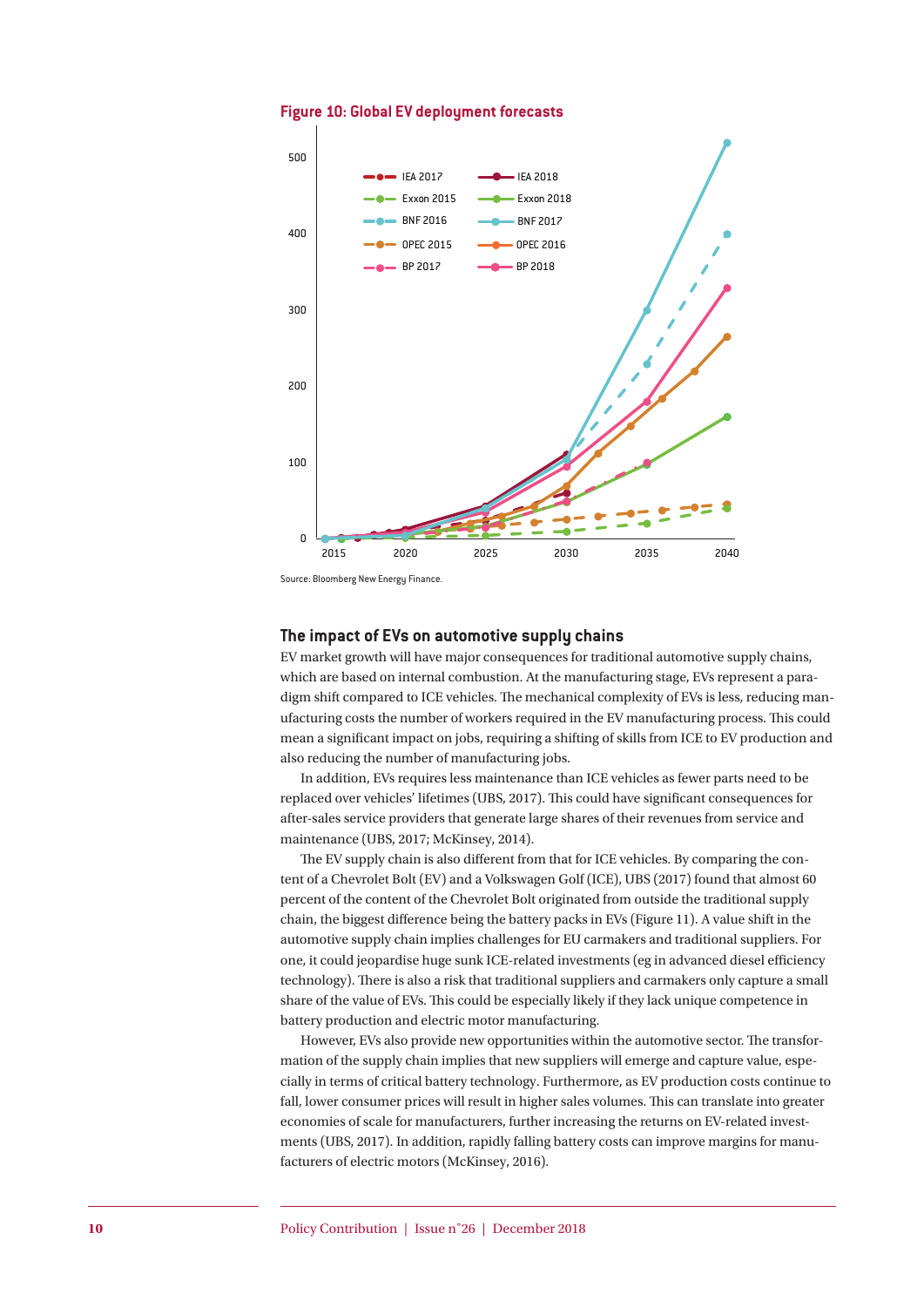

Figure 11: Breakdown of the manufacturing cost of ICE and electric vehicles (\$)

Source: UBS (2017).

Even if in total EVs have a positive effect on automotive supply chains, the disruptive negative effects might be concentrated in certain regions affected strongly by local suppliers disappearing or relocating. Transport & Environment (T&E, 2017) aimed to quantify the income and employment effects of the transition to EVs. T&E (2017) highlighted that the EU will likely suffer job losses if traditional suppliers are unable to switch technologies or if engine and component manufacturers continue to invest in traditional power-train technologies. In that case, the overall number of jobs in the automotive sector would decrease. However, should the European automotive sector be able to produce competitive EVs, the overall number of jobs in the automotive sector could even grow.

## **4 The EU and electric vehicles**

#### **The EU and the global demand for EVs**

Is the EU well-positioned to respond to the EV revolution? Data on registrations of EVs reveals two main features: the global EV market remains to date a small part of the overall car market, but it is growing rapidly.

In all major countries, EVs in 2017 had shares well below 5 percent of total vehicle registrations (Figure 12). Only in Norway did the share substantially exceed 5 percent (making Norway an outlier, not shown in Figure 12). The high share of registrations in Norway is explained by a broad, time-consistent policy plan. Through a series of small policy steps, Norway has put in place an effective policy mix, covering a broad range of interventions: regulations, direct investment and fiscal advantages. Such a long-term and broad commitment has proved effective in changing consumer behaviour. The result is striking. The Norwegian EV share of the total vehicle fleet has grown exponentially since 2010, from almost zero in 2010 to 25 percent in 2017.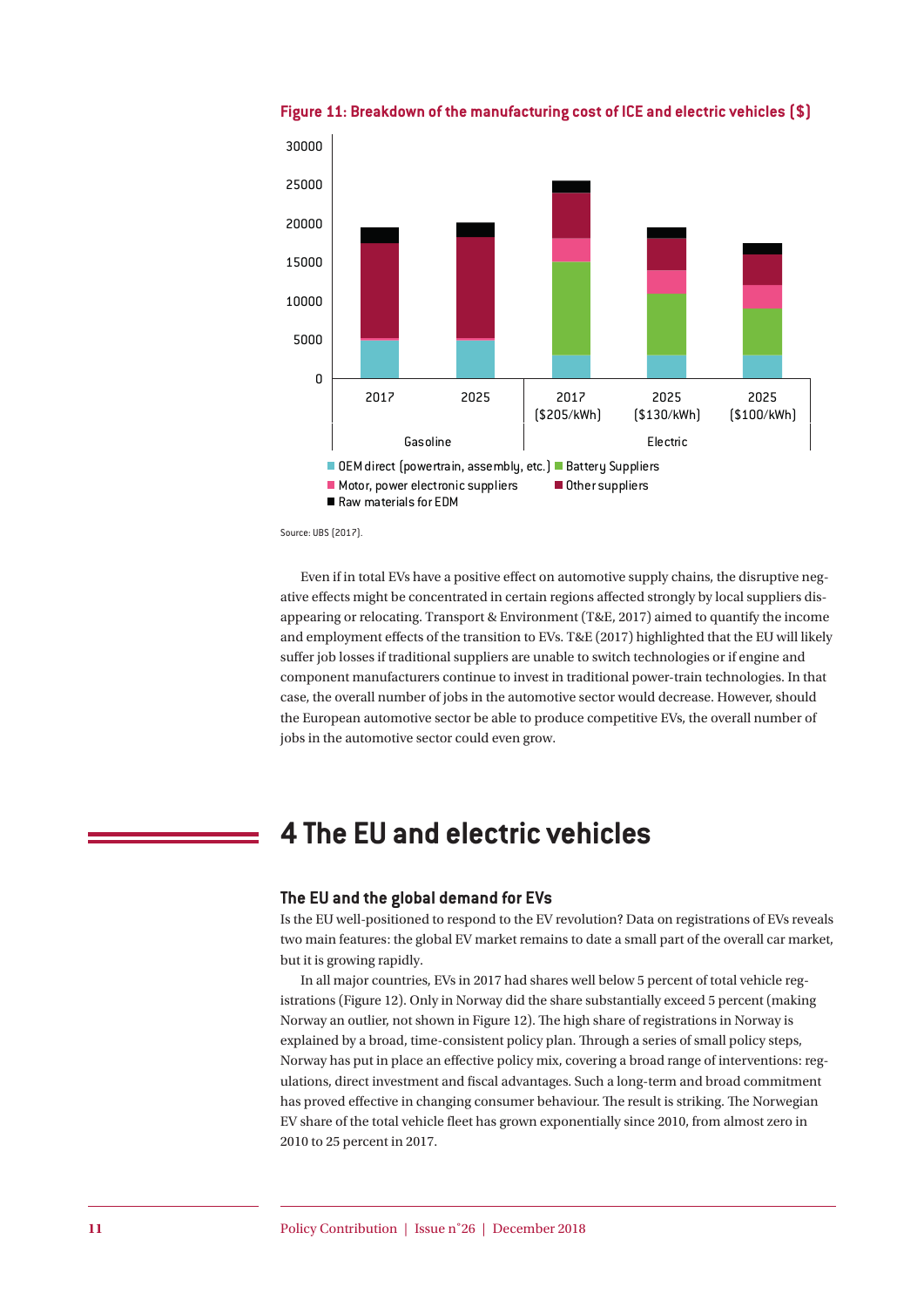

#### **Figure 12: EV registrations as a share of total passenger car registrations, selected countries**

Source: Bruegel based on the following data sources: *EV registration data:* https://www.zsw-bw.de/en/media-center/data-service.html#c6700 (which in turn sourced data from: "German Federal Motor Transport Authority, ZIV Zweirad-Industrie-Verband, European Alternative Fuel Observatory, Hybridcars.com, EV Sales, EV Norway, Avere France, FCE, EV Volumes, Department for Transport UK, Society of Motor Manufacturers and Traders (SMMT), CAAM, Rijksdienst voor Ondernemend Nederland, Bil Sweden, Green Car Reports, auto-schweiz"). *Total registration data:* OICA. Note: EVs in the figure are battery-electric vehicles (BEV) and other electric vehicles (such as Plug-in Hybrid electric vehicles, PHEV). \* The EV registrations data for Germany are rounded by the source. 'EU' consists of the UK, France, the Netherlands, Germany, Sweden and Spain

However, Figure 12 also shows the strong dynamic in the EV market. EV registrations as a share of total car registrations increased in all countries between 2013 and 2017, but more in some than in others, with the Chinese market showing the biggest increase in penetration of EVs.

Figure 13 shows EV registrations in a number of countries as shares of global EV registrations. While the EU with 23 percent and the US with 48 percent dominated the worldwide EV market in 2013, by 2017 China had a clear lead, with 48 percent of global EV registrations. Far behind were the US with 16 percent and the EU28 with 15 percent. Japan's share dropped from 13 to 5 percent. Within the EU, Germany and the UK increased their shares of the global EV market, while France and early adopter the Netherlands experienced declines between 2013 and 2017.



#### **Figure 13: Share of new EV registrations of country in world new EV registrations**

Source: Bruegel. For data sources and notes, see Figure 13.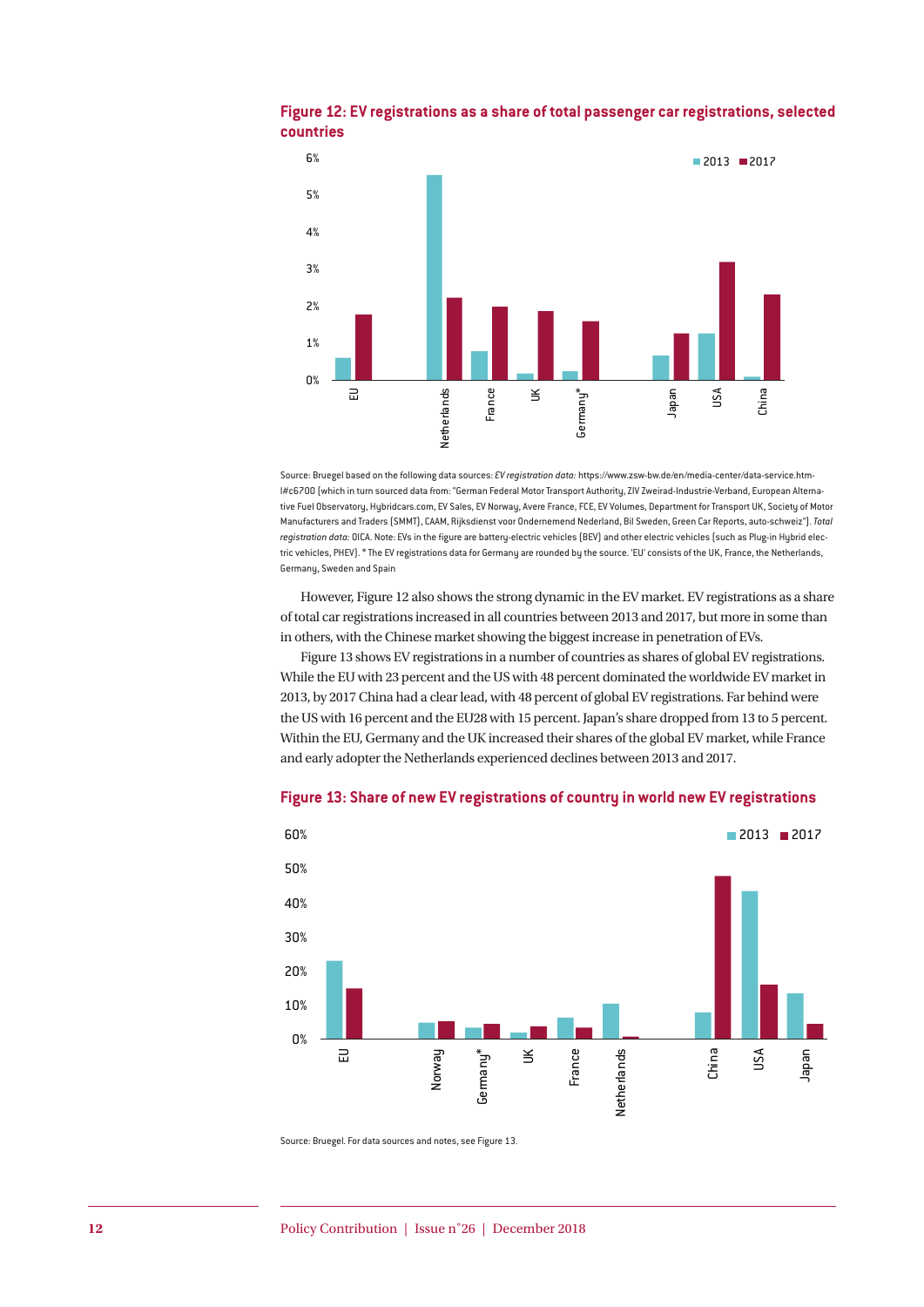#### **The EU and the global manufacturing of EVs**

There is a crucial trend in global EV manufacturing: over the last few years, China has rapidly established itself as the global leader, leaving Europe and other regions behind. The largest EV manufacturers are new Chinese firms (Figure 14, top panel). Japanese and US firms were early movers, but only Tesla is currently a leading manufacturer in the global EV market. German firms entered late, but are catching up with the early movers.

#### **Figure 14: EV production by vehicle manufacturer and by battery manufacturer**



1,200,000 Others **SKI** 1,000,000 Samsung/SDI **LG LEJ** 800,000 Electric vehicles Electric vehicles **AESC Panasonic** 600,000 **Guoxuan** Sinopoly **BAK** 400,000 Lishen **Wanxiang** 200,000 **BYD CATL**  $\overline{0}$ 2010 2011 2012 2013 2014 2015 2016 2017

Electric vehicle production by battery cell supplier

Source: ICCT (2018, p. 5).

In global EV battery manufacturing (Figure 14, lower panel), a crucial part of the EV value chain, China's leadership is even more evident. The first mover, Japan, was rapidly surpassed by China between 2014 and 2017 – as Chinese companies proliferated and grew rapidly, as along with Korean firms. No EU or US firms are among the world's major battery producers.

This impressive rise of China in EV manufacturing has been driven by the country's strong industrial policy in the field (Box 1).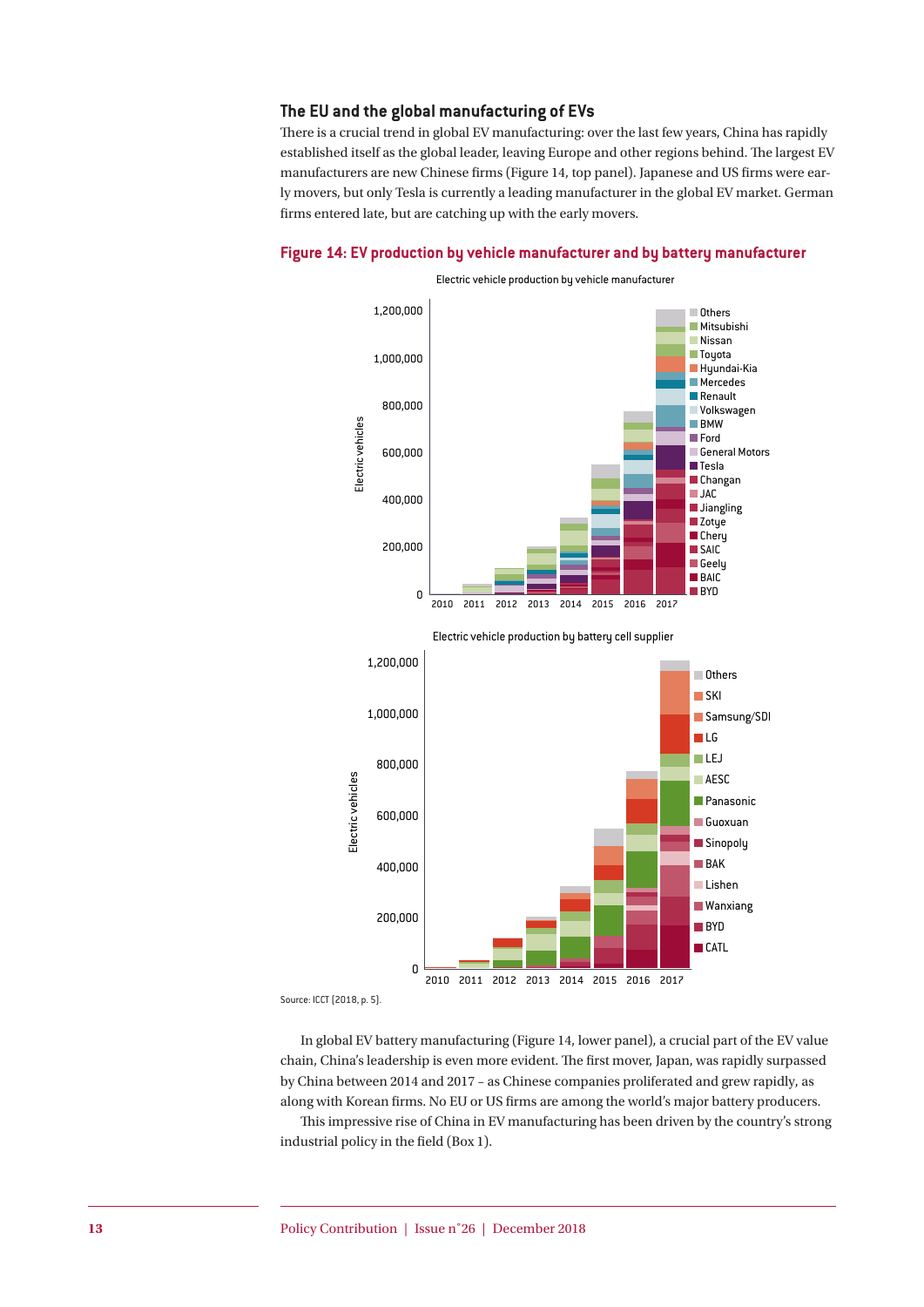#### **Box 1: Policies to stimulate EV demand: the Chinese Case**

China has made the EV industry a priority for its 'Made in China 2025' industrial policy, which envisages a significant global market share in 10 high-tech industries. In this framework, the Chinese government – at both central and local levels – strongly supports the manufacturing of EVs, through measures such as:

- 1. Ambitious EV targets, requiring carmakers to meet certain EV quotas in their production<sup>4</sup>;
- 2. Generous fiscal subsidies for EV manufacturers, based on the EV's driving range per charge, to foster innovation;
- 3. Requirements for international carmakers to manufacture EVs in China to access the market;
- 4. Strong financial incentives for EV purchasers;
- 5. Extensive charging infrastructure deployment.

Thanks to this strong EV industrial policy, China has secured large investments in EV manufacturing plants from Chinese firms and from foreign (notably European) carmakers. For instance, in 2017 China secured €21.7 billion of investment from European carmakers in EV manufacturing, while Europe secured only €3.2 billion (T&E, 2018).

#### **The EU and EV technology development**

Patent data also shows that the EU was not a first mover in EV technology development. EV technology patenting activity, while mostly flat until 2005, kick-started globally in 2005 and began to grow in Europe in 2009 (Figure 15). Meanwhile, the EU and the rest of the world continue with heavy patenting of ICE technologies.

The dominance of ICE technology in EU automotive patents before 2009 has since been changed to a more balanced position across all power-train technologies – electric, hybrid, hydrogen and ICE (Figure 15, lower panel). For instance, the number of EU EV patents grew from 124 in 2008 to 290-250 per year between 2011 and 2016. **Patenting EU vs. RoW in major power train technologies**



Figure 15: EU versus rest-of-world in major power-train technology patents

Source: Bruegel based on EPO Patstat, April 2018 edition.

4 China passed in 2017 a law mandating carmakers (with annual sales greater than than 30,000 vehicles) to meet fuel consumption and EV production targets in order to qualify for new energy credits. Manufacturers that fail to hold a given proportion of these credits are fined or must buy credits from other manufacturers.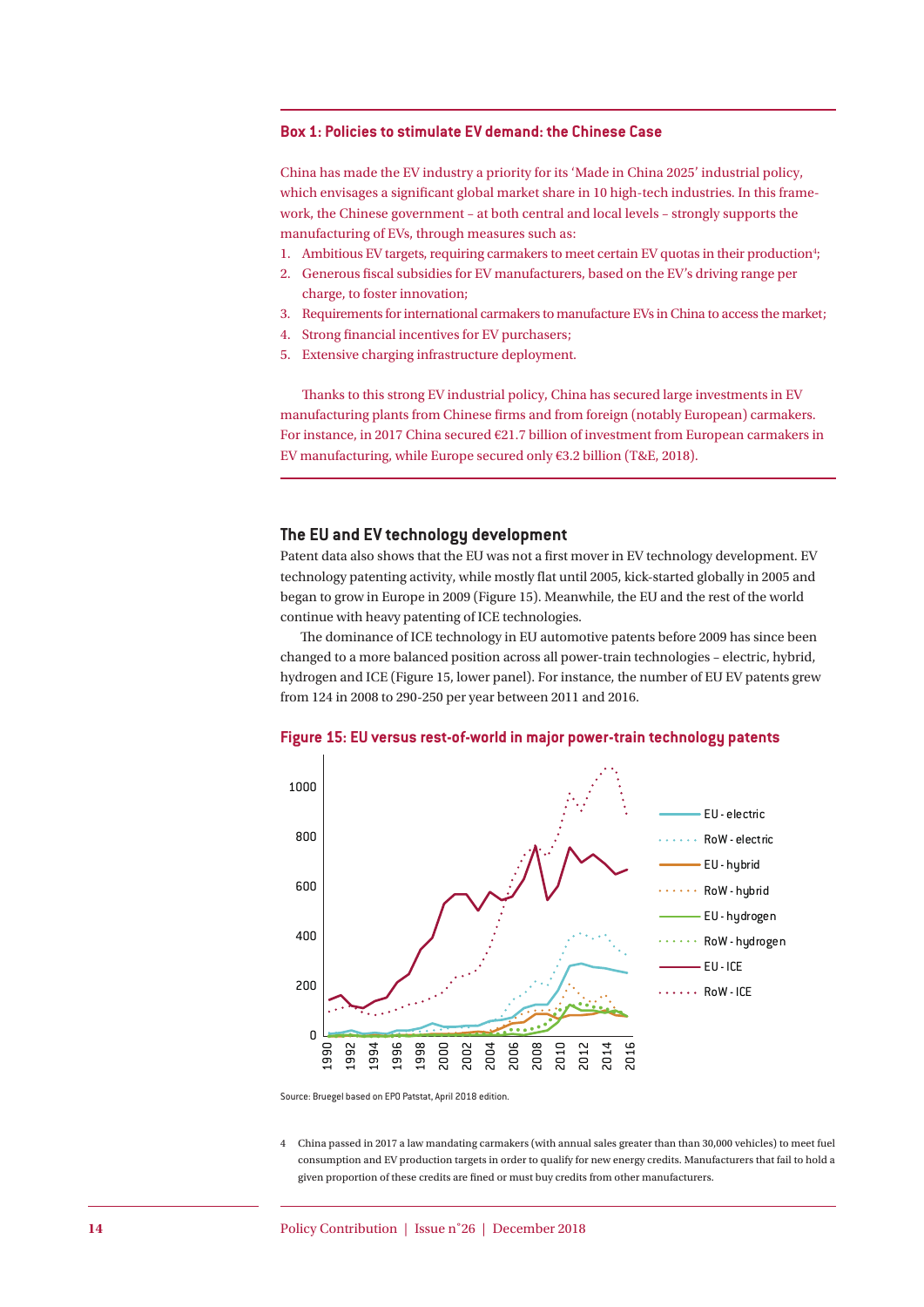In terms of the current specialisations of countries in power-train technologies, EU overall is well spread across the various technologies. Within the EU, Germany is by some margin the major patenting country. Like the other major patenting countries, Japan and Korea, it is spreading its power-train patenting across the four technologies. The US, Tesla notwithstanding, mostly focuses on the incumbent ICE technology. The newcomers India and China are still dwarves in terms of numbers of patents, but the patents they do hold are mainly in new power-train technologies.

# **5How European automotive firms tackle the EV challenge**

Although they were not the first movers on EVs, European automotive firms have now become equally buoyant on the EV market. All have announced new EV models and ambitious annual EV sales targets to be achieved in the near future (Table 2).

| Firms       | <b>Target dates</b> | Sales targets                                                                                                             |  |
|-------------|---------------------|---------------------------------------------------------------------------------------------------------------------------|--|
| Volkswagen  |                     | $20-30\%$ of sales                                                                                                        |  |
| Audi        |                     | $25-30\%$ of sales                                                                                                        |  |
| <b>BMW</b>  |                     | $15-25\%$ of sales                                                                                                        |  |
| Honda       | 2021-2025           | Hybrid, plug-in hybrid, battery electric<br>and fuel cell cars to make up two thirds of<br>Honda's European sales by 2025 |  |
| Mercedes    |                     | 15-25% of sales                                                                                                           |  |
| <b>BYD</b>  |                     | 240k units                                                                                                                |  |
| <b>GM</b>   | ၜ<br>2017-1         | 30k Bolts in 2017                                                                                                         |  |
| Ford        |                     | 40% line-up, including hybrids                                                                                            |  |
| Volvo       |                     | 1m cumulative by 2025                                                                                                     |  |
| Tesla       |                     | 1m by 2020                                                                                                                |  |
| Toyota      | 2020-21             | 1.5 <sub>m</sub>                                                                                                          |  |
| Nissan      |                     | 20% of European sales                                                                                                     |  |
| Changan     |                     | 400k units cumulative                                                                                                     |  |
| <b>SAIC</b> |                     | 600k units (200k domestic brand)                                                                                          |  |

#### **Table 2: Automotive industry EV targets**

Source: Bruegel.

With most of the investment in EVs still very recent and/or in the form of announced plans, hard evidence on actual investment by EU firms in EV manufacturing is not widely available. In order to assess the commitment of EU firms to EV technology, we turn to patent statistics to assess how active EU automotive firms have been in developing EV technology compared to their international competitors and compared to their activities in improving the incumbent ICE technology.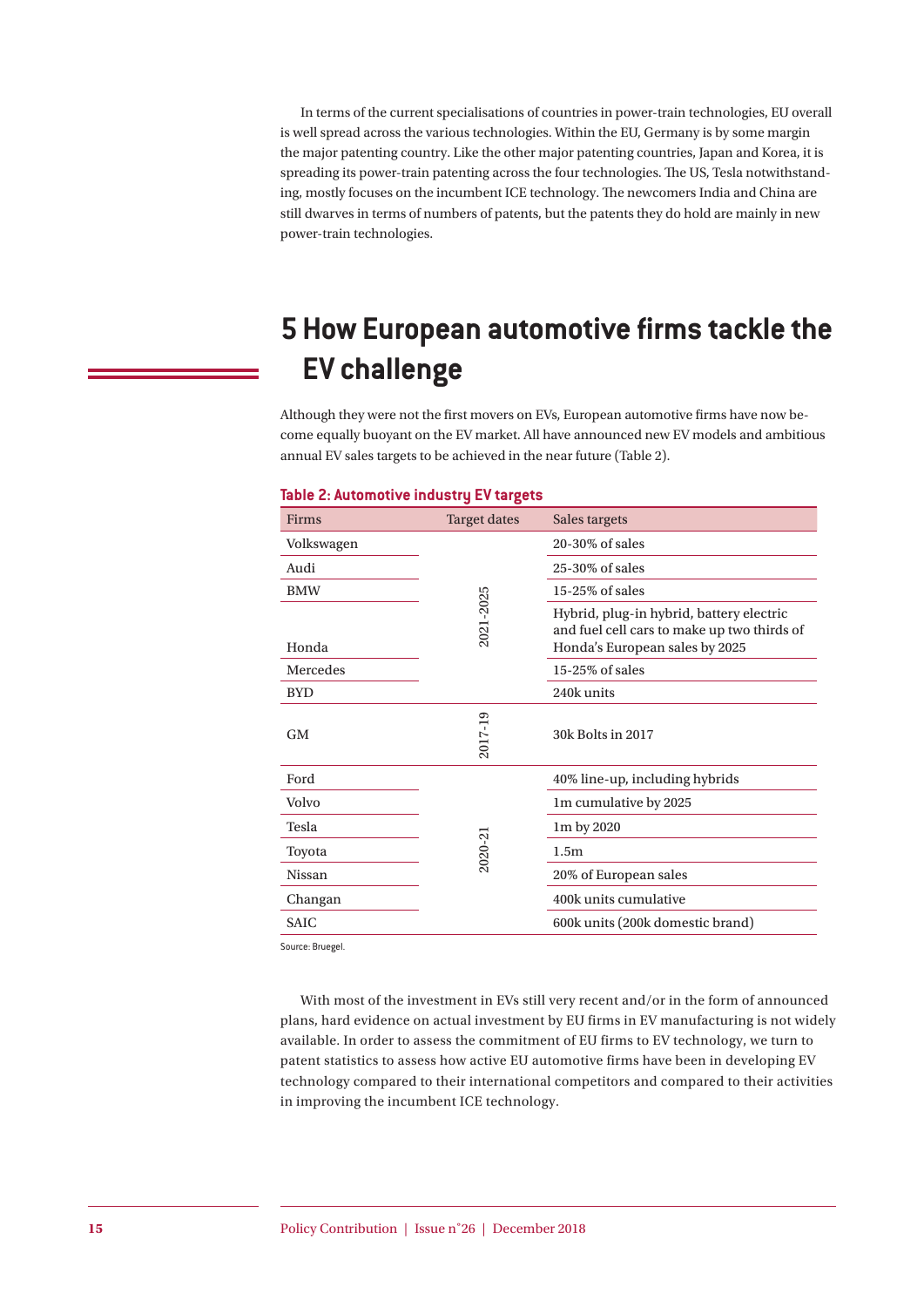We rely on patent data relating to automotive and parts firms included the *EU Industrial R&D Investment Scoreboard*<sup>5</sup> . Looking at the recent patent activity of the automotive companies, we see that different regions exhibit vastly different patent patterns.

Figure 16 shows how the overall patenting activity of countries' and regions' automotive sectors is concentrated in a few leading firms. Although challenged by new entrants, the automotive sectors have been traditionally dominated by a few major companies. That is also reflected in the patenting activity. Patenting by South Korea's automotive sector is dominated by Hyundai; in the US it is General Motors and Ford. The EU and Japan, although they have big players such as Volkswagen and Toyota, show a more distributed structure of patenting activity with more major players involved.

### **Figure 16: Company shares per technology per region (top 50 automotive, JRC scoreboard, 2012-2014)**



Source: Bruegel based on *EU Industrial R&D Investment Scoreboard* 2016. Note: Car sector as defined by the scoreboard; category 'low carbon' comprises 'electric', 'hybrid', and 'hydrogen'; top-50 car (part) makers measured in R&D spending.

There are major differences between the patenting activities of different companies. Figure 17 shows graphically the patenting structure of automotive companies, split by assembly and part, and by country/region. As we have noted, Chinese companies exhibit an overall very low level of patenting.

Among the EU assembly companies, Renault, BMW and Volkswagen have the highest shares of electric power-train technology patents, while also having large shares of ICE patents. Overall, these EU assembly companies exhibit relatively balanced patenting activity. This contrasts with EU automotive parts companies, which exhibit a much greater degree of specialisation when it comes to power-train technologies. Some companies, such as Mahle and Rheinmetall, are active only in ICE technology patenting. Other car parts companies have higher shares of non-ICE patenting, though with low absolute numbers.

The balanced patenting activity is also true for Japanese and US automotive assemblers.

<sup>5</sup> Note that the JRC database takes into account all kinds of patents, not only Patent Cooperation Treaty patents. To avoid double counting, we count patent families instead of patents.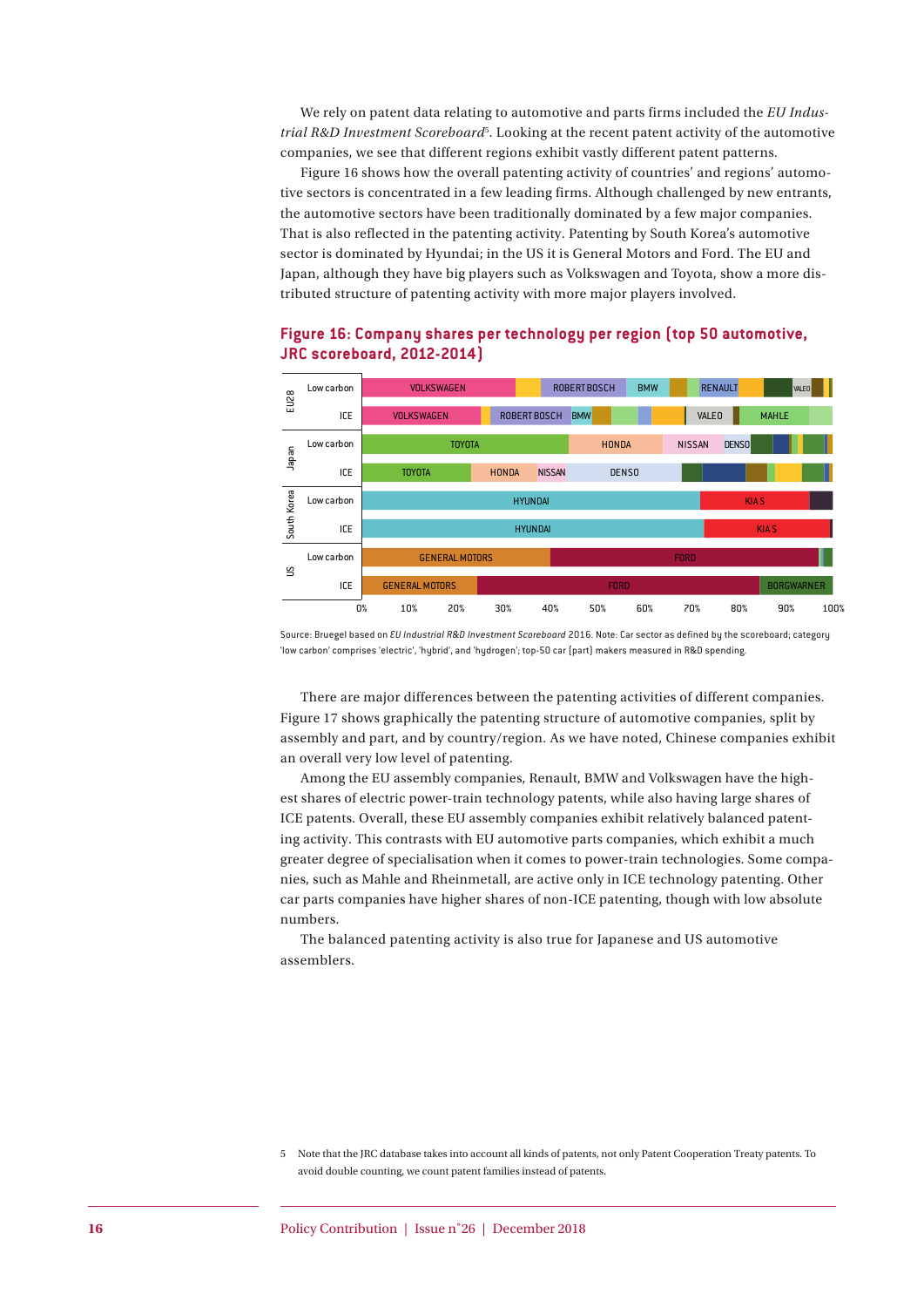

### **Figure 17: Patenting structure of the top 50 R&D spending automotive companies (2012-14, R&D Scoreboard)**

Source: Bruegel based on *EU Industrial R&D Investment Scoreboard* 2016. Note: Car sector as defined by the scoreboard; number shows patent families; *ICE share per company* shows ICE patents in total power train patents per company; Company's share of total electric shows company's share of its electric power train patents in all electric power train patents of the top-50 automotive companies.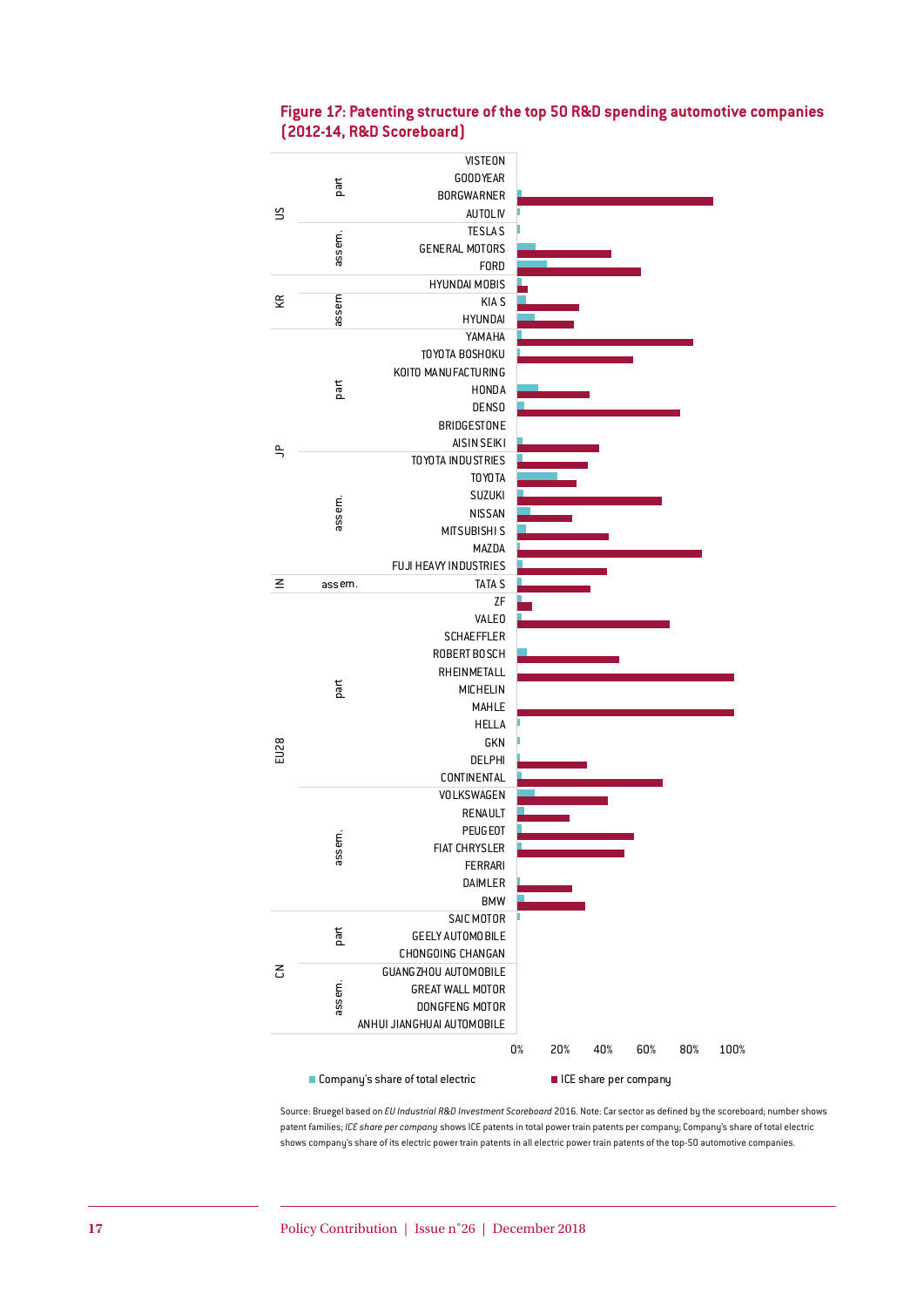## **6 Conclusions and policy recommendations**

As this Policy Contribution has shown, automotive represents an important sector for the EU economy. Ensuring its long-term competitiveness is vital in order to preserve – and create – jobs. But this needs to go in hand with protection of the environment and health of its citizens. The transition to zero-emission transport and the development of alternative clean power train technologies, among which EV technology is most likely to proliferate, needs to be supported by more ambitious and broader policies both at EU and member-state levels. It is not too late for Europe to lead the global EV race, but it has to step up if it wants to remain at the frontier of automotive technology.

Europe can continue with its global leadership of the automotive sector as the next generation of automotive technologies is phased in. As this Policy Contribution has shown, European car and car parts manufacturers can rely on a large internal market, long experience in automotive manufacturing and a portfolio of R&D projects and patents that is diversified across various power-train technologies. But Europe must take on global and particularly Chinese competition. EU companies were not among the EV first movers and will have to invest more ambitiously in new EV technologies, while reducing faster their exposure to the incumbent ICE technology. Too many important companies, especially car-parts manufacturers, are still predominantly or even exclusively focused on ICE technologies. The EU lacks strong players that can capture the value from batteries for EVs.

It is for the EU automotive industry to face and ideally drive the global EV revolution and to take up pivotal positions in the EV value chain. But the proper framework conditions should be in place to warrant more ambitious investment in EV by car companies. First and foremost, there needs to be demand for EVs. Subsidies, taxation and public procurement favouring clean rather than dirty technologies should be used to stimulate demand for clean technologies in general, including EVs. On the supply side, the policy menu includes public R&D support for the next generation of clean technologies, including support for investment in the latest technologies and support for the conversion of dirty technologies into clean. Policymakers can also support clean technologies including EV, by establishing efficiency standards. Last but not least, a full range of policies can be implemented to bolster infrastructure deployment: a non-exhaustive list includes urban planning, public transport, charging stations and improving access.

Both the EU and EU member states are increasingly discussing and putting in place policies to support the deployment of EVs. However, good-practice examples of EV policies from Norway and China illustrate that piecemeal interventions will not work. What is needed is a broad policy framework, combining a multitude of demand and supply-side instruments in an ambitious long-term clean transport policy mix.

The gap in policy ambition between Europe and China is huge. The Chinese EV policy mix includes strong commitments to an electric future and coercive measures for carmakers. Europe cannot follow China in the adoption of centrally-planned industrial policy measures. However, the EU can and should do more to stimulate the transformation of its automotive industry through a more ambitious combination of several supply and demand-stimulating policy measures.

#### **1) Targeting EU R&D funds to trigger frontier clean technologies**

With more than  $\epsilon$ 50 billion annually invested in R&D by the European automotive industry, we do not believe that any public R&D funding from the EU Horizon 2020 budget or any member state budget can make a substantial difference. However, the EU can improve its transport research and innovation funding. In particular, it should carefully allocate this money, targeting areas in which it can truly have leverage on private investment. This would be the most sensible way to invest the limited available resources (equivalent to 0.2 percent of the European automotive industry's total investment in research and innovation) in areas that otherwise might not receive adequate private funding. Transport-related research and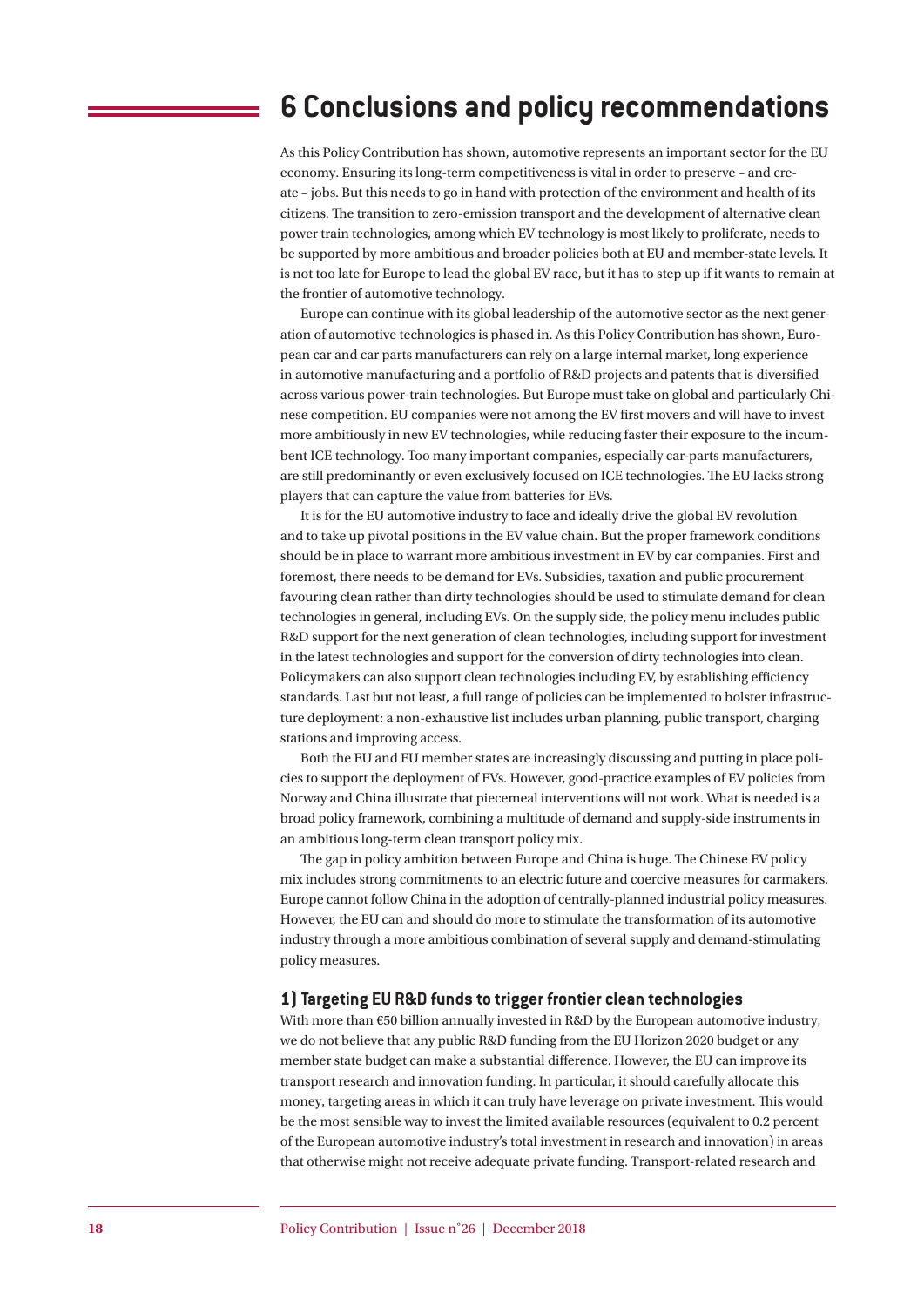innovation funding should notably focus on next-generation early-phase technologies. This is particularly the case for batteries, such as solid-state batteries.

#### **2) Rethinking transport taxation**

Taxation is a key policy tool to switch demand to cleaner transport, fostering road transport decarbonisation. Different taxes apply throughout the transport system, from the initial purchase of a vehicle, to ownership taxes (such as annual registration taxes, company car taxation) and usage taxes (taxes on fuel, tolls, road space, parking, commuter tax deductions) (Green Fiscal Commission, 2010).

These taxes can be used to influence user decisions, and possibly also to influence the automotive industry's strategies. For instance, taxes can be differentiated on the basis of their carbon emissions. European countries still have very different transport taxation regimes. For example, only ten countries consider CO2 emissions in the composition of their vehicle registration taxes (ACEA, 2017b). Fuel cost savings – which largely arise from the different taxation of gasoline and electricity – provide EVs with an important cost advantage. Savings are significant in Norway where running an EV can cost 64 percent less than running a diesel or petrol vehicle. In Germany, by contrast, the difference is only 25 percent (Lévay *et al*, 2017).

The EU should promote a new discussion among EU countries on the future of transport taxation, as is being done in the field of digital taxation (European Council, 2017). A harmonisation of mobility taxation throughout Europe would lead to less fragmentation and more certainty for business, thus increasing the incentives to invest in production of clean (electric) vehicles in Europe.

#### **3) Cleaning-up cars: stricter emission standards and bans on diesel and petrol cars**

In December 2018, the EU reached an agreement to reduce carbon dioxide emissions from new cars by 37.5 percent by 2030 compared with 2021 (Reuters, 2018). This represents a positive step, which will contribute to spur the move towards EVs and other alternatives to diesel and petrol cars. However, this is still not sufficient to ensure a deep decarbonisation of European transport by 2050. Raising the level of ambition in this field will be crucial in the next few years.

Since 2017, a series of countries and cities across Europe have introduced bans on diesel and petrol cars. In 2017, France and the United Kingdom announced plans to ban sales of diesel and petrol cars and vans by 2040 (Petroff, 2017). Paris is developing a plan to completely phase out diesel cars by 2024 and petrol cars by 2030 (Paris, 2018). Copenhagen is discussing a proposal to ban diesel cars by 2019 (Embury-Dennis, 2017), while Madrid and Athens are considering similar proposals to be applied by 2025 (Brunsden, 2017). In Germany, after the country's highest administrative court ruled in February 2018 that diesel bans were legal, several cities have started to draw up diesel bans, such as Hamburg, Stuttgart, Frankfurt and Berlin. These plans are mainly driven by a political commitment to reduce air pollution, and are based on the expectation that the already underway shift to clean vehicles will continue to gather pace over the coming years. The more these plans will be adopted by cities across Europe, the strongest the pressure will be on the EU automotive industry to innovate and become a global player in clean vehicles.

#### **4) EU support for member states' transition towards clean transport**

The EU should encourage countries and cities to clean-up their transport systems. An 'EU Clean Transport Fund' could be established to provide dedicated financial support to countries and cities committed to transport decarbonisation (Tagliapietra and Zachmann 2018). For instance, this fund should allow cities to bid for EU money to support measures such as the deployment of alternative fuels infrastructure or to support the retraining of workers to enable them to switch from dirty to clean technology production.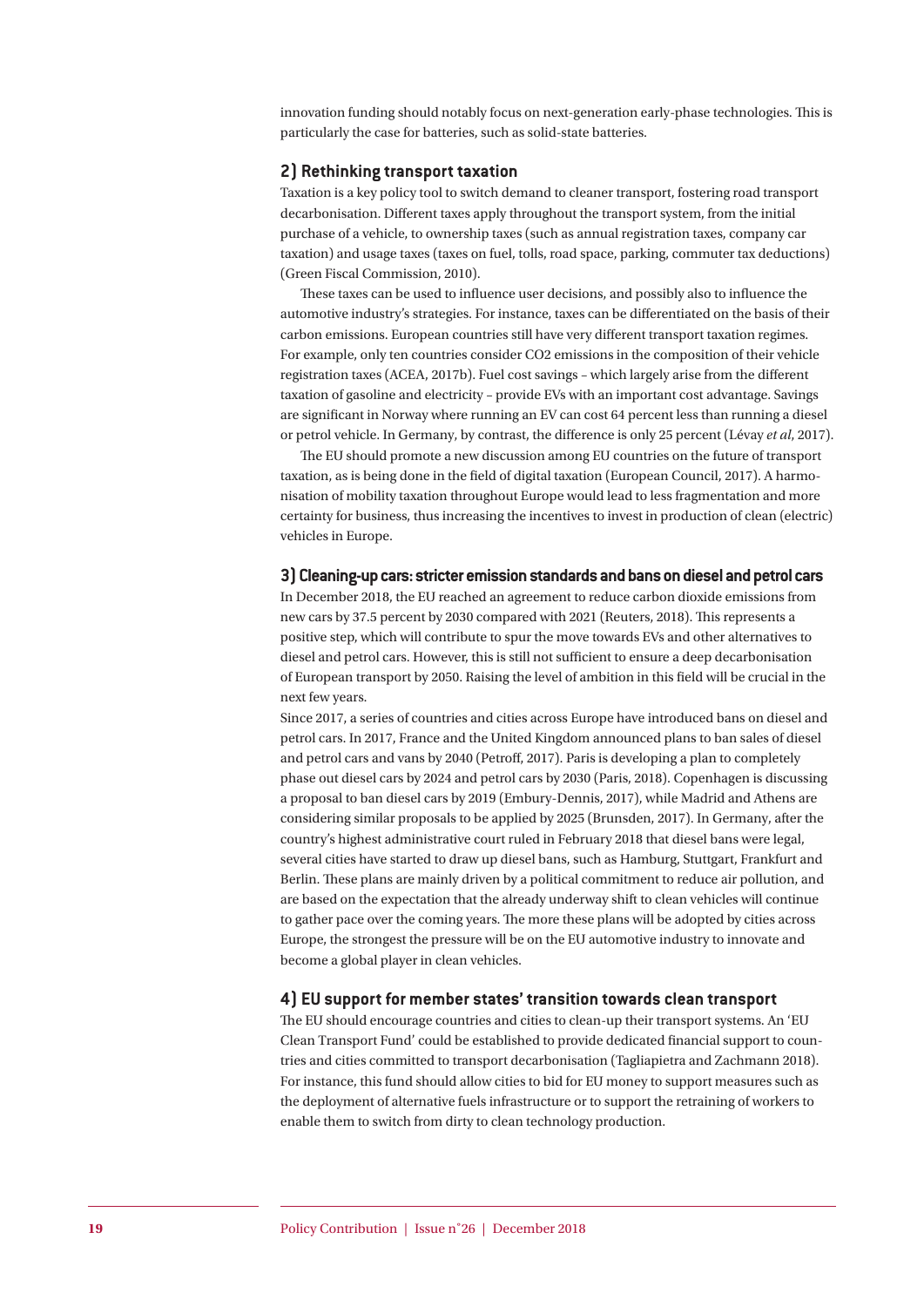# **References**

- ACEA (2017) *ACEA Tax Guide 2017*, European Automobile Manufacturers' Association, available at [http://www.acea.be/uploads/news\\_documents/ACEA\\_Tax\\_Guide\\_2017.pdf](http://www.acea.be/uploads/news_documents/ACEA_Tax_Guide_2017.pdf)
- Aghion, P., A. Dechezleprêtre, D. Hémous, R. Martin and J. Van Reenen (2016) 'Carbon Taxes, Path Dependency, and Directed Technical Change: Evidence from the Auto Industry', *Journal of Political Economy* 124(1): 1-51, available at: [https://dash.harvard.edu/bitstream/handle/1/27759048/](https://dash.harvard.edu/bitstream/handle/1/27759048/SSRN-id2186325.pdf?sequence=1) [SSRN-id2186325.pdf?sequence=1](https://dash.harvard.edu/bitstream/handle/1/27759048/SSRN-id2186325.pdf?sequence=1)
- European Commission (2018) 'A Clean Planet for all. A European strategic long-term vision for a prosperous, modern, competitive and climate neutral economy', COM(2018) 773 final, available at: https://ec.europa.eu/clima/sites/clima/files/docs/pages/com\_2018\_733\_en.pdf
- European Council (2017) 'Digital taxation: Council agrees input to international discussions', press release, 5 December, available at: [http://www.consilium.europa.eu/en/press/press](http://www.consilium.europa.eu/en/press/press-releases/2017/12/05/digital-taxation-council-agrees-input-to-international-discussions/)[releases/2017/12/05/digital-taxation-council-agrees-input-to-international-discussions/](http://www.consilium.europa.eu/en/press/press-releases/2017/12/05/digital-taxation-council-agrees-input-to-international-discussions/)
- Green Fiscal Commission (2010) 'Reducing Carbon Emissions Through Transport Taxation', *Briefing Paper Six*, available at: [http://www.greenfiscalcommission.org.uk/images/uploads/gfcBriefing6\\_](http://www.greenfiscalcommission.org.uk/images/uploads/gfcBriefing6_PDF_ISBN_v7.pdf) [PDF\\_ISBN\\_v7.pdf](http://www.greenfiscalcommission.org.uk/images/uploads/gfcBriefing6_PDF_ISBN_v7.pdf)
- International Energy Agency (2018) *Global EV Outlook 2018*, available at: [https://webstore.iea.org/](https://webstore.iea.org/global-ev-outlook-2018) [global-ev-outlook-2018](https://webstore.iea.org/global-ev-outlook-2018)
- International Energy Agency (2018) *Nordic EV Outlook 2018*, available at: [https://webstore.iea.org/](https://webstore.iea.org/nordic-ev-outlook-2018) [nordic-ev-outlook-2018](https://webstore.iea.org/nordic-ev-outlook-2018)
- Lévay, P., Y. Drossinos and C. Thiel (2017) 'The effect of fiscal incentives on market penetration of electric vehicles: A pairwise comparison of total cost of ownership', *Energy Policy* 105, June: 524-533
- Lutsey, N., M. Grant, S. Wappelhorst and H. Zhou (2018) 'Power Play: How governments are spurring the electric vehicle industry', *White Paper*, May, International Council on Clean Transport White Paper, available at: [https://www.theicct.org/sites/default/files/publications/EV\\_Government\\_](https://www.theicct.org/sites/default/files/publications/EV_Government_WhitePaper_20180514.pdf) [WhitePaper\\_20180514.pdf](https://www.theicct.org/sites/default/files/publications/EV_Government_WhitePaper_20180514.pdf)
- McKinsey (2016) *An integrated perspective on the future of mobility,* available at: [https://www.mckinsey.](https://www.mckinsey.com/business-functions/sustainability-and-resource-productivity/our-insights/an-integrated-perspective-on-the-future-of-mobility) [com/business-functions/sustainability-and-resource-productivity/our-insights/an-integrated](https://www.mckinsey.com/business-functions/sustainability-and-resource-productivity/our-insights/an-integrated-perspective-on-the-future-of-mobility)[perspective-on-the-future-of-mobility](https://www.mckinsey.com/business-functions/sustainability-and-resource-productivity/our-insights/an-integrated-perspective-on-the-future-of-mobility)
- Tagliapietra, S. and G. Zachmann (2018) 'Addressing Europe's failure to clean up the transport sector', *Policy Brief* 2018/02, Bruegel, available at: [http://bruegel.org/wp-content/uploads/2018/04/](http://bruegel.org/wp-content/uploads/2018/04/PB-2018_02.pdf) [PB-2018\\_02.pdf](http://bruegel.org/wp-content/uploads/2018/04/PB-2018_02.pdf)
- Transport and Environment (2017) 'How will electric vehicle transition impact EU jobs?' *Transport & Environment Briefing*, available at: [https://www.transportenvironment.org/sites/te/files/](https://www.transportenvironment.org/sites/te/files/publications/Briefing%20-%20How%20will%20electric%20vehicle%20transition%20impact%20EU%20jobs.pdf) [publications/Briefing%20-%20How%20will%20electric%20vehicle%20transition%20impact%20](https://www.transportenvironment.org/sites/te/files/publications/Briefing%20-%20How%20will%20electric%20vehicle%20transition%20impact%20EU%20jobs.pdf) [EU%20jobs.pdf](https://www.transportenvironment.org/sites/te/files/publications/Briefing%20-%20How%20will%20electric%20vehicle%20transition%20impact%20EU%20jobs.pdf)
- Transport and Environment (2018) 'European carmakers invest seven times more in EV production in China than at home', press release, 21 June, available at:[https://www.transportenvironment.org/](https://www.transportenvironment.org/press/european-carmakers-invest-seven-times-more-ev-production-china-home) [press/european-carmakers-invest-seven-times-more-ev-production-china-home](https://www.transportenvironment.org/press/european-carmakers-invest-seven-times-more-ev-production-china-home)